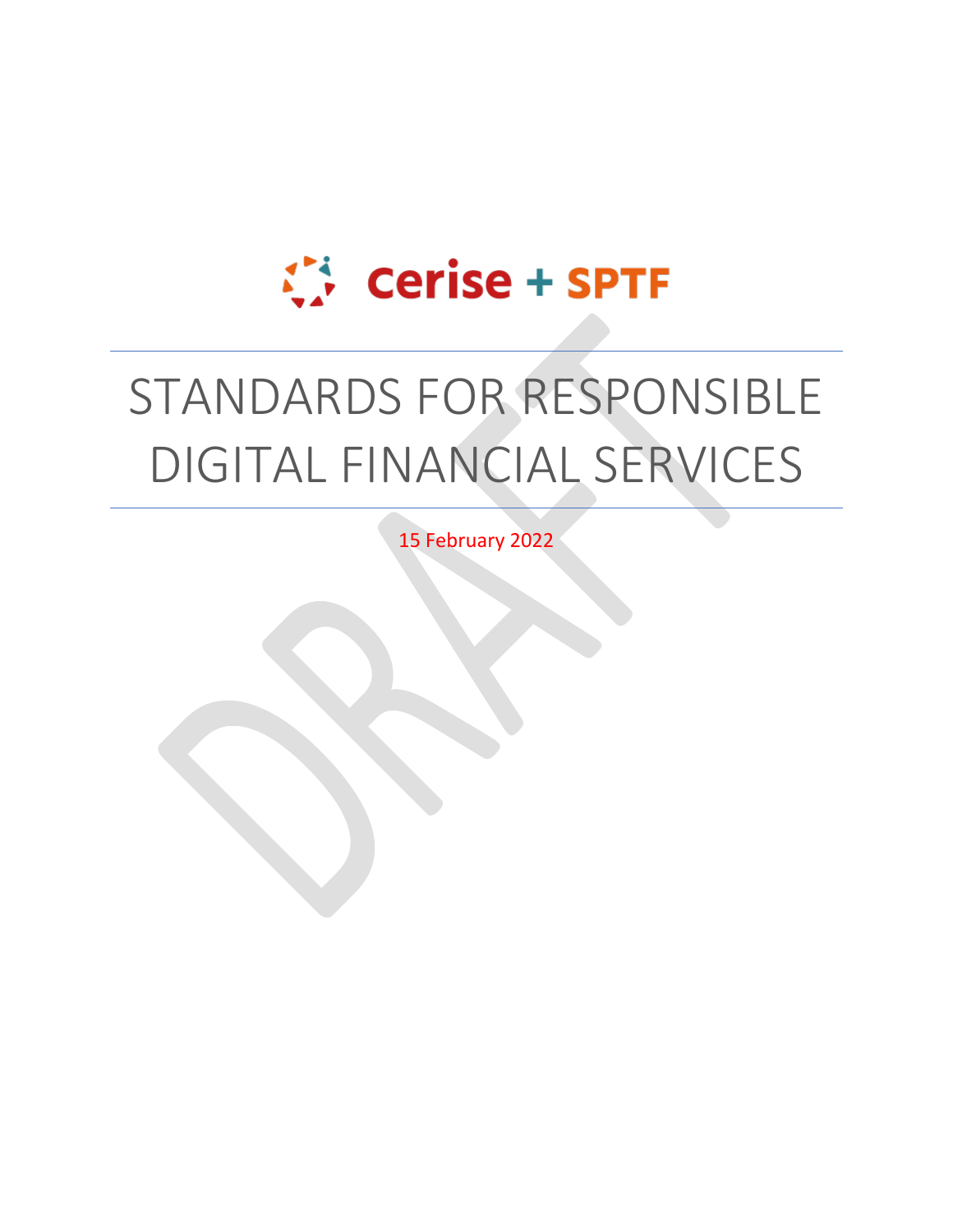

# **CERISE + SPTF Standards for Responsible Digital Financial Services**

*(Draft as of 15 February 2022)*

## PURPOSE

Identify management standards for financial service providers (FSPs) seeking to offer digital financial services (DFS) responsibly. We see the risks. Let's find solutions.

*"The idea of standards is very compelling. We have so many frameworks and so many principles. They are always focused around risks, but it's hard to orient them around solutions." – DFS Expert*

# OVERVIEW OF SPTF'S WORK SO FAR

- Interviewed about 40 experts, from various countries and stakeholder groups
- Reviewed DFS guidelines, frameworks, and standards proposed by others
- Read research papers, blogs, case studies, and other related documents

## ORGANIZATION OF THIS DOCUMENT

- **13 thematic categories for standards**. Each section contains both ideas for standards and some "Other thoughts" shared by experts that can nourish the discussion:
	- 1. Agent management
	- 2. Algorithm bias
	- 3. Complaints Mechanism
	- 4. Cybersecurity
	- 5. Data rights / privacy
	- 6. Fair and respectful treatment of customers
	- 7. Fraud
	- 8. Outcomes
	- 9. Partnerships
	- 10. Prevention of overindebtedness
	- 11. Product design and delivery
	- 12. Responsible Pricing
	- 13. Transparency
- **Additional discussion topics**. During the interviews, some common concerns arose that did not fit neatly into a single standards category but seemed important for the working group to discuss. This section presents ideas we heard in the following areas:
	- a) financial inclusion of those who struggle to use technology
	- b) responsible treatment of employees and DFS
	- c) interoperability
	- d) the role for country- or region-wide actors
	- e) the importance of governance
	- f) customer trust
	- g) prioritization within standards development work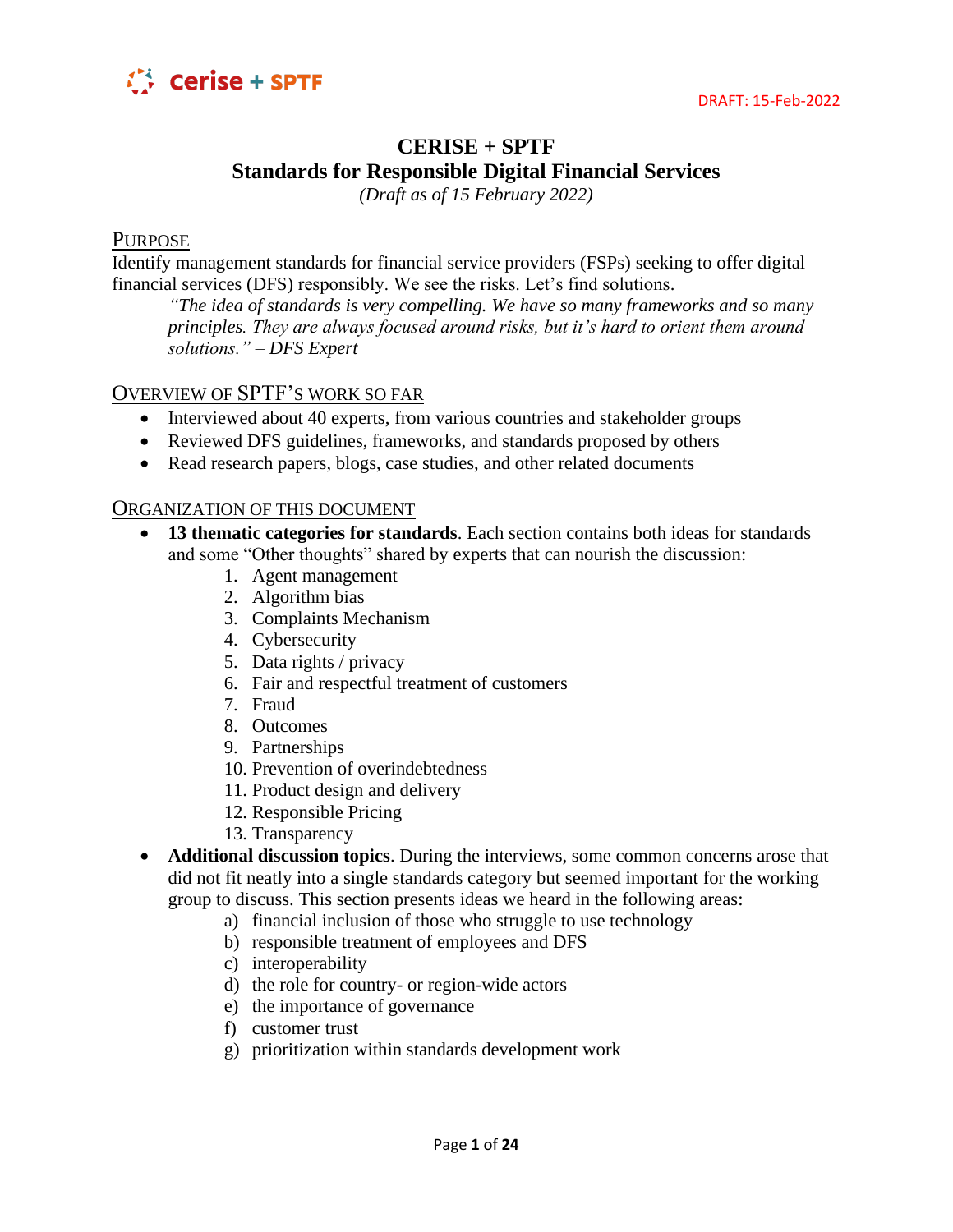

# DRAFT STANDARDS

#### **/1/ Agent management**

- 1. Before launching an agent network, create a strategy for managing agent liquidity in each market, at minimum for urban versus rural markets. Some (optional) ideas:
	- a. Figure out in advance before launching an agent network what you can do to help agents manage liquidity. Leverage technology in your solutions.
	- b. Study in advance the liquidity in various businesses and choose the ones that have sufficient cash to be agents.
	- c. Train customer service agents on what your liquidity shortage response actions and timeline will be, so when they receive complaints, they have a response.
	- d. Figure out whose job it is to resolve the issue.
	- e. Be aware of seasonal increases in demand. Knowing the level of activity, on average, per season, gives you data on how much liquidity is sufficient.
- 2. Raise awareness among customers that they may encounter insufficient liquidity among agents and the implications of that on how they plan or manage their financial lives.
- 3. Improve the IT system as needed to enable remote monitoring of agent activity.
- 4. Measure the level of activity for agents on a regular basis. This includes not only what types of transactions, how frequently, and in what amounts, but also which platform/app they use to conduct each transaction.
- 5. Monitor which agents have high cash outs and take action to ensure liquidity in places where there is a large volume of cashing in and out.
- 6. When a new digital product launches:
	- a. Select agents for the pilot test that are among the most active in the network
	- b. Establish targets, incentives
	- c. Launch an awareness raising program
	- d. Provide more than one round of training for agents on the new product
	- e. Track data on how many agents are aware of or using the new product.
- 7. Use data to monitor early warning sights of agent distress, rather than waiting for actual default or other bad behavior by agents.
	- a. (Optional) ideas for indicators to use to monitor whether an agent is successful:
		- i. # opting in / registered
		- ii. # active users
		- iii. Default rate
		- iv. Value (\$) of total transactions
		- v. Number of transactions per month
		- vi. Revenue earned by agents
- 8. Conduct annual satisfaction survey with agents.
- 9. Invest in ongoing agent training and evaluation. (NB: Agent turnover can be high, and some agents are better than others.)
- 10. Provide refresher trainings to agents on important topics. Training them once on a key topic is not enough.
- 11. Train agents on how to avoid fraud.
- 12. Build agent buy-in to the mission and vision of the organization through continuous engagement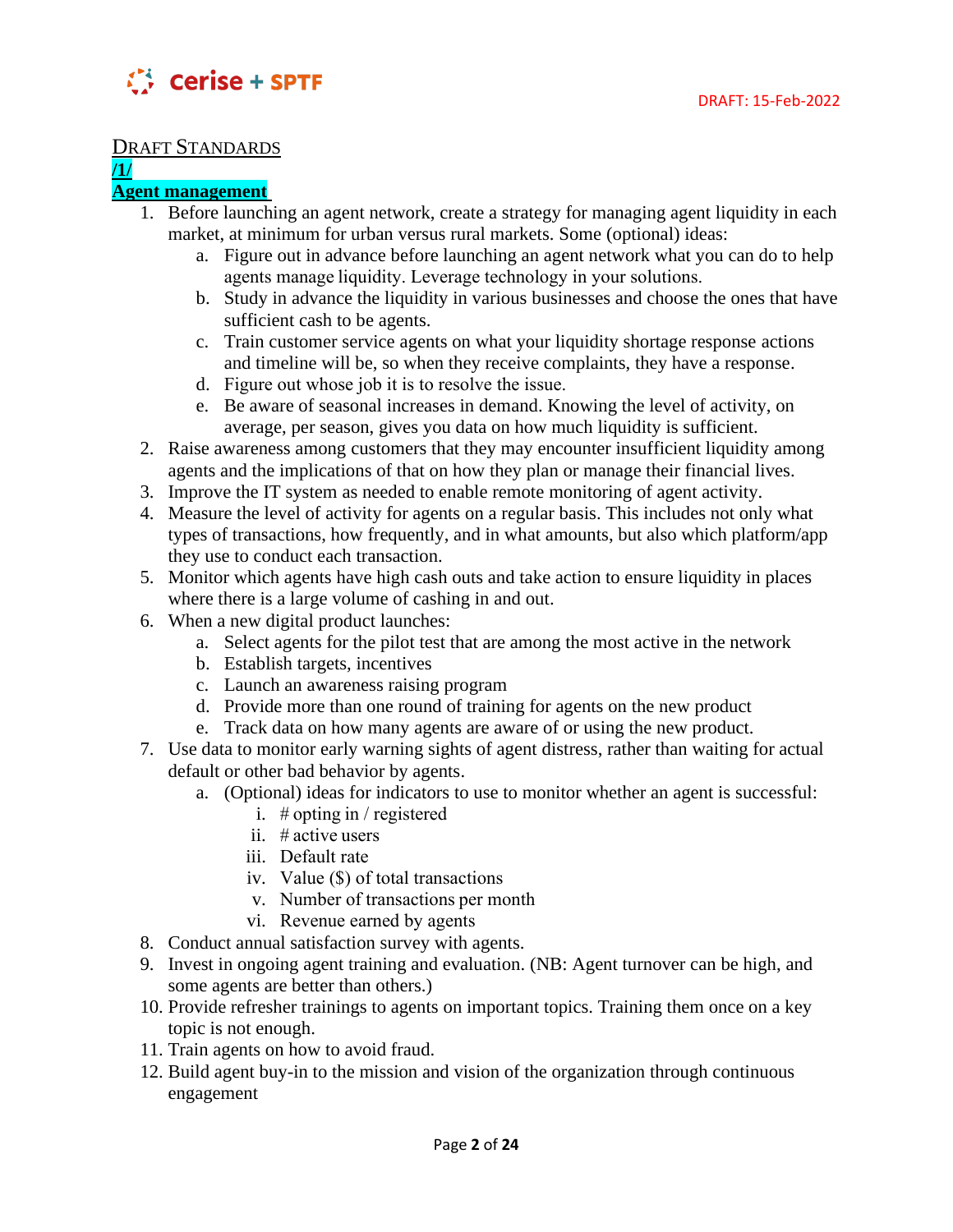

- a. Examples: share success stories via a newsletter; offer recognition awards
- 13. Have a business plan that allows for agents to make money. Considerations include what incentives the FSP will offer to agents and how many agents are appropriate in one area given demand. Assure that their work as an agent can give agents sufficient income.
	- a. The FSP may need to cross-subsidize rural agents with urban ones.
	- b. [USAID case study: Lonestar Cell MTN \(Liberia\)](https://www.usaid.gov/digital-development/2020-digital-finance-bright-spot-digital-payments-liberia) negotiated the commission percentages that would work for the various actors involved while providing sufficient profit to Lonestar Cell MTN as well.
- 14. Offer agents a good base salary.
- 15. Invest in experiential learning. Have your staff who are going to be responsible for agent management go into the field and observe how agents work.
- 16. Make it possible for customers to use agents with their same gender, as evidence shows they prefer this.
- 17. Analyze customer complaints data for insights on agent behavior.
- 18. Tell customers that if agents ask you to pay fees that you do not understand, the FSP wants to know about it and here is the channel to use to report this.
- 19. Agents should have to enter data on all requested transactions, even ones they cannot do due to insufficient liquidity. The FSP should get this information on a daily basis, so they see how many transactions happened and how many transactions were requested but not processed due to insufficient liquidity.
- 20. Define a theory of change for agents. What does the FSP provide (e.g., trainings, incentives, oversight) and how do the agents perform as a result?
- 21. Have a probationary period with agents to test their performance before co-branding with them.

- This is an iterative process. After market research, pilot, and launch, expect to need more research and more adjustments with agent network
- Many advised that the FSP should train, recruit, and incentivize agents to position them best to help the FSP achieve customer-centric results, but noted that we need more specific ideas on how to do this.
- Make sure you're leveraging technology to help agents in the network.

# **/2/ Algorithm bias**

- 1. If outsourcing algorithm development:
	- Inform your development partner of target customers and discuss a strategy to avoid algorithmic discrimination.
	- In the service agreement, do the following:
		- i. Define parameters for algorithm
		- ii. Require that the partner will annually check for algorithm's accuracy  $(e.g.,)$ check whether the algorithm's decisions on loan sizes for target customers are the same that traditional repayment capacity analysis would make).
		- iii. Require the partner test for bias at least annually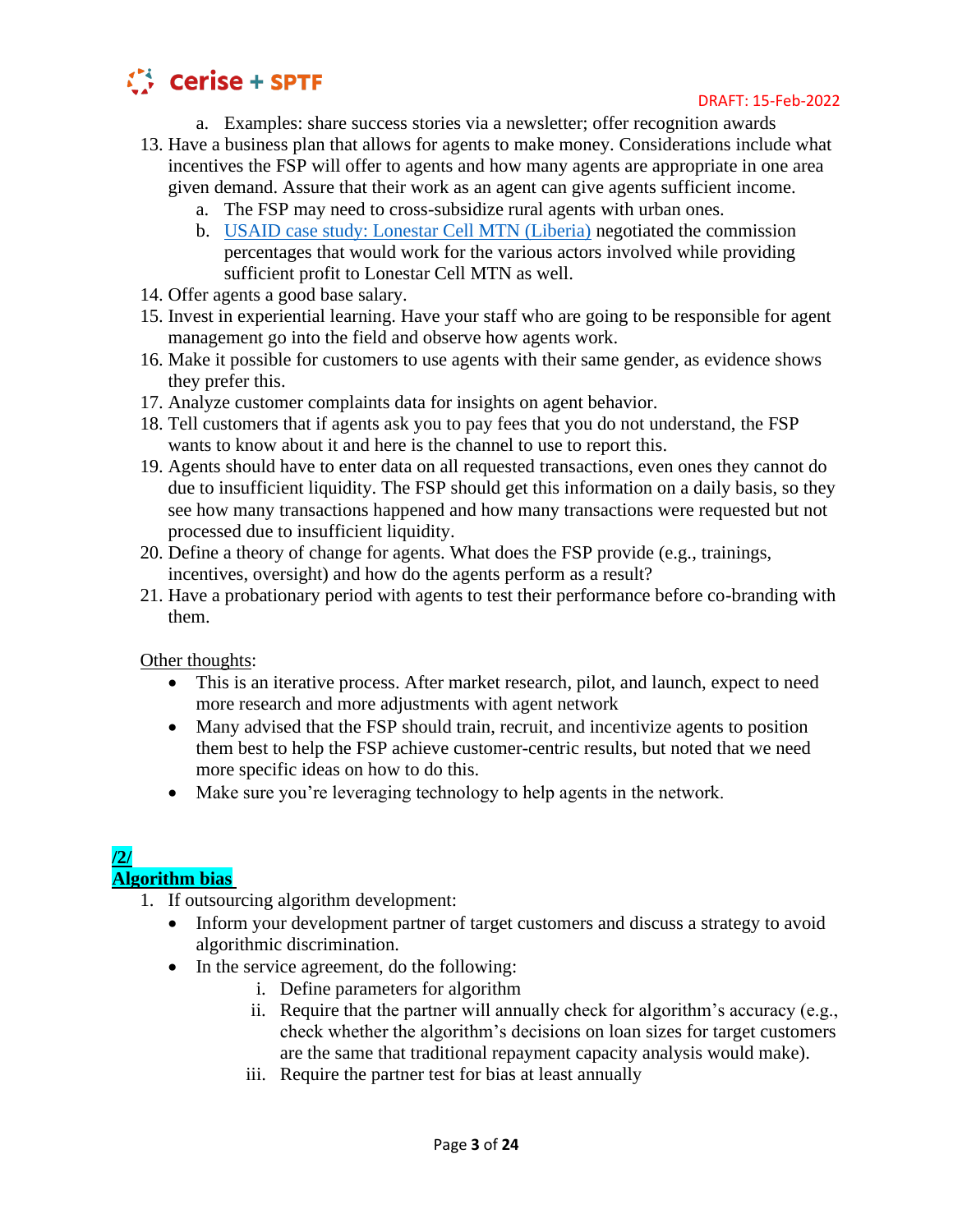

#### DRAFT: 15-Feb-2022

- iv. Either require the partner to share the process they undertook to design the algorithm OR require them to certify or demonstrate a lack of bias.
- 2. If developing the algorithm in-house, credit officers and management take part in the development of algorithm design.
- 3. If you have information technology (IT) specialists developing your algorithm, train them on your mission and vision and target customers so they understand the context in which the algorithm will be deployed.
- 4. Before you launch using an algorithm, use synthetic or real data to test who gets approved for what product, and for what amount.
- 5. When testing whether your algorithm is biased, do the following:
	- Select customer segments that are relevant to you and analyze them separately to see whether the algorithm treats them equally (e.g., men vs. women, rural vs. urban)
	- Select the criteria you will use to understand whether the algorithm is biased.
		- i. Example from [WWB paper:](https://www.womensworldbanking.org/wp-content/uploads/2021/02/2021_Algorithmic_Bias_Report.pdf) "Statistical parity: Subjects in protected and unprotected groups have an equal probability to be in the positive predicted class.
- 6. Test whether your data are biased. Sometimes bias comes from the dataset, not the algorithm.
	- For example, if more men than women have Smartphones, the majority of the data you extract from phones will relate to men and not women.
- 7. Use information from customer complaints to inform your review of algorithm function.
	- Examples of relevant complaints: a) a customer complains she didn't get as big of a loan as her neighbor; b) a customer says it's been months and she hasn't been offered a larger loan size.
- 8. If you find that bias exists, determine if it is coherent with your social goals and strategy.
	- Note: It is not necessarily desirable to eliminate bias, as you may want to prioritize serving certain populations, and this is a form of bias.
- 9. Have at least one employee who is able to read any algorithm you use.
- 10. Monitor / check your data daily to determine whether there is no bias (done either inhouse or by the algorithm provider).
- 11. Prepare reports, at minimum quarterly, on algorithm function. Analyze at minimum this:
	- Who is being approved, by customer segment, and compare who is actually being served with the market that you are wanting to serve.
	- Whether the algorithm is accurate (e.g., check whether the algorithm's decisions on loan sizes for target customers are the same that traditional repayment capacity analysis would make)
- 12. Share reports on algorithm function with senior management, credit department, the risk management team, and the board of directors; discuss results and identify potential bias.
- 13. In cases of a systemic shock (e.g., a pandemic), discontinue the algorithm and review it.
- 14. Management reviews the algorithm function at least once per [X time period] to make sure it is comfortable with the balance between fairness and efficiency that the algorithm achieves.
- 15. At least some members of the management team represent the population whose data are being scored by the algorithm. Their cultural knowledge can identify factors in the data that might bias or discriminate.
- 16. Do not use algorithms if you do not have the capacity to make sure they are not biased.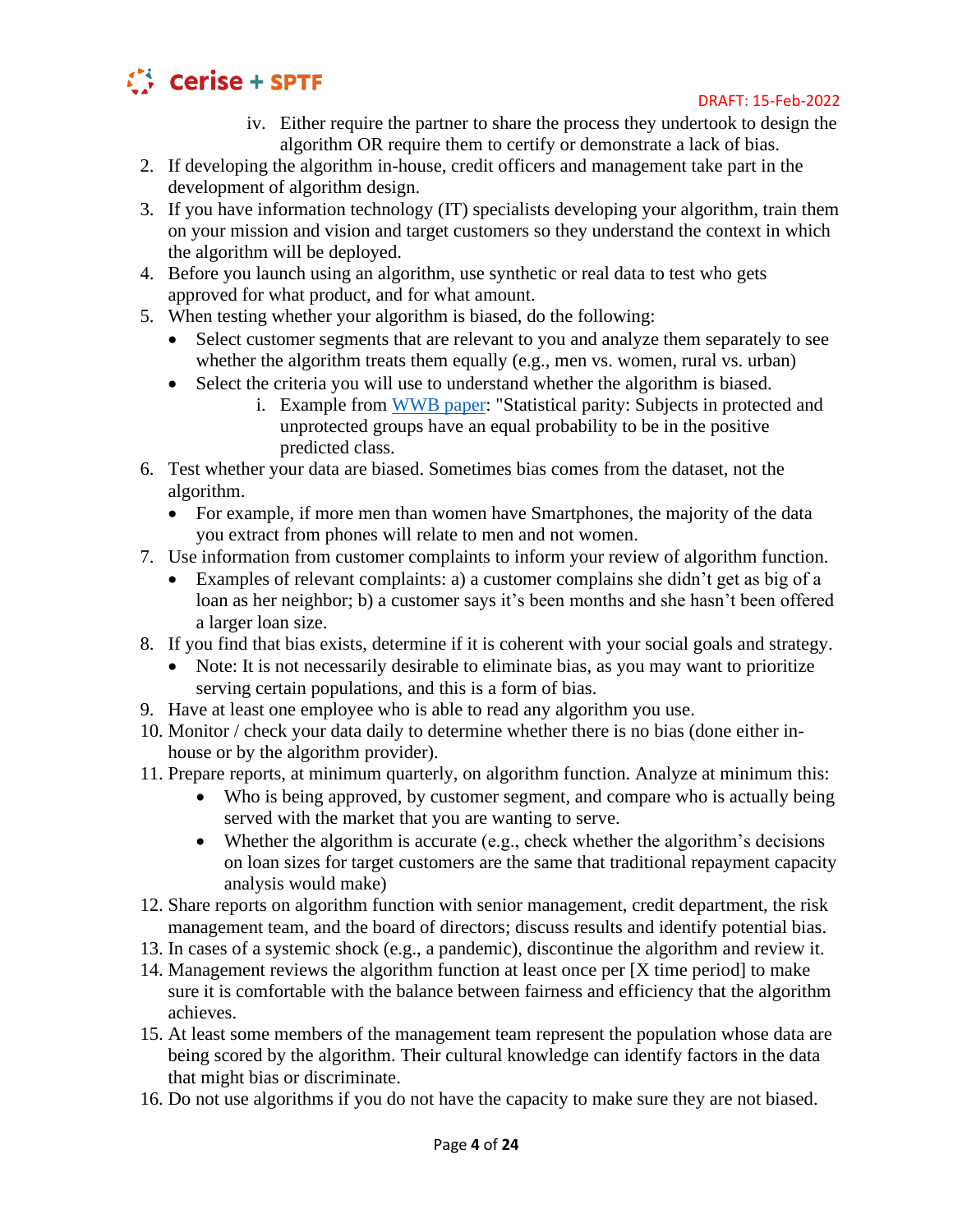

- Some reflections by individual experts:
	- o Although a third-party evaluation of an algorithm's bias could be useful, avoid requiring it, as the expense is not feasible for many FSPs.
	- o The probability that a third-party algorithm developer is going to show you its entire code is low. Do not require that third parties share this.
	- o It is insufficient for the FSP to test only whether the right loan amount is going to the right customer. That analysis is important to credit risk, but FSPs also need to consider and remove bias.
	- $\circ$  "Our entry point is the know what I don't context do you understand what AI is and how it works?" -an expert SPTF interviewed
- FSPs that are actively managing algorithm bias whom we might approach for case studies: Maha (Myanmar), Jumo (Zambia), and Tala (Kenya)
- The WWB paper recommends, "Build a fairness implementation team. This multidisciplinary team should bring a group of legal, business, and machine learning experts together. Legal advisors define what the legal constraints are or could be, identifying what the minimum threshold of compliance might be — and how to design for future regulation. Business experts think about what definitions of fairness fit well with their strategy."
- Implementation resource idea: "Women's World Banking recently created a Pythonbased toolkit to show how financial services providers can detect and mitigate gender biases in credit score models. The first step in the toolkit is a series of questions on portfolio size, sex ratios among customers, likelihood of women versus men applicants being extended credit, and a number of other factors. By asking these questions, the tool can model a particular institution's credit portfolio. Next, based on user input, the tool creates a synthetic dataset for the user and provides insight on both bias detection and mitigation. Visit the tool at github.com/WomensWorldBanking."

# **/3/ Complaints mechanism**

A guiding principle is that it is the FSP's responsibility to help its customers get resolution for their complaints, even when the source of the problem (e.g., a network outage) is something over which the FSP has no control. Customers cannot be expected to know which partnerships an FSP has established, much less who is in charge of what.

*"The customer tendency is if there's anything wrong with that gadget, they come to us [the FSP], even if it's a technical issue with the gadget and their warranty. Our customers should not be running from pillar to post trying to get the help they want… At no stage do we have a position that says look we give you just a loan, and if it's about the gadget, you need to talk to that provider. It's our customer through and through."* – an expert that SPTF interviewed

1. Offer multiple channels through which customers may register a complaint, including at least one that allows the customer to reach a live person at no cost.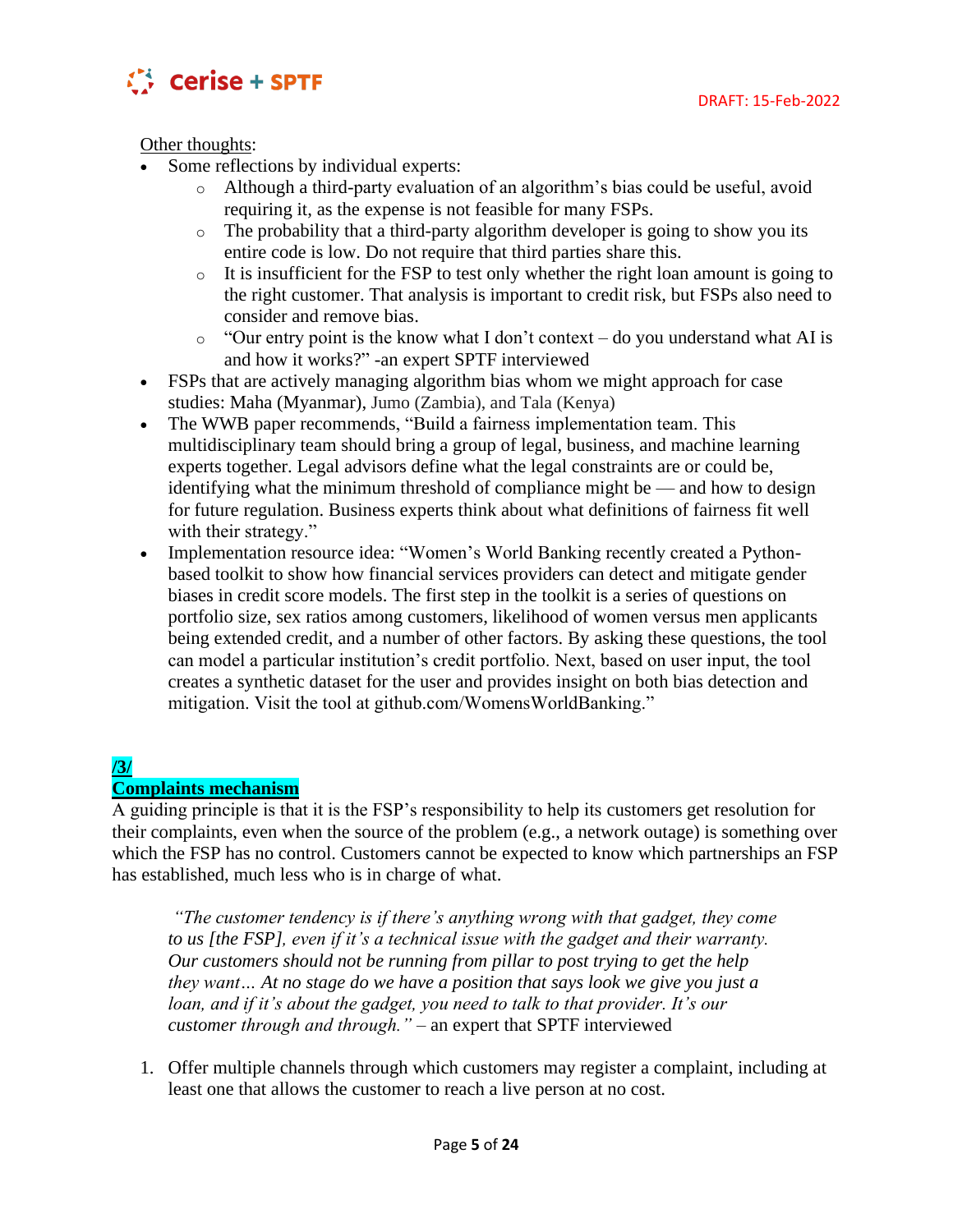

- 2. The FSP must assist customers who have a complaint even when it relates to an issue that only the partner organization can fix.
- 3. Train customer service employees on how your partner's complaints mechanism works.
- 4. Train customer service employees on how to respond to customers who voice complaints related to services offered by a partner. The response cannot be passive, such as "call X phone number to reach Partner Org's complaints service," but must be active in helping the customer achieve resolution. Tip:
	- Write a script for call center or customer service staff employees for the top 3-5 most common issues, with advice on how best to handle it.
- 5. Train agents on how to respond to complaints. [NB: Some customers prefer to complain to agents.]
- 6. Encourage your customers to come to you with complaints about partners.
- 7. Have a strategy particularly targeted to helping women overcome obstacles to complain.
- 8. Train/encourage agents to use your complaints mechanism too.
- 9. At the outset of a partnership, establish who will be your point of contact within the partner organization, to help you resolve complaints by your own customers, but that are related to services provided by the partner.
- 10. Equip the complaints mechanism to register complaints by agents.
- 11. Analyze complaints data to see if certain segments of customers (e.g., rural, women) are underrepresented among the customers who complain.
- 12. Proactively survey a sample of customers to ask if they have complaints about services or products offered by your partner, as not everyone who has a complaint files one.
	- Qualitative consumer research in Bangladesh, Colombia and Uganda, revealed on average, only 11% of customers who experienced difficulties with mobile money reported them via formal complaints channels. (McKee et al. 2015); ii) In Tanzania and Kenya, only 5% and 10% respectively, of digital borrowers ever contacted customer care with a question, concern, or complaint about a digital loan (Kaffenberger et al. 2018).
	- In India, in 2019-20, 72% of all complaints...were from metropolitan and urban areas, while rural and peri-urban areas accounted for 10% and 18%, respectively.
	- Social norms limit some women's ability to complain about DFS issues.
	- IPA found underrepresentation of female customers in complaints data.

13. Monitor social media to see if customers are complaining about your services there. 14. Do weekly trend analysis for complaints.

- Much of what already exists in the Universal Standards around customer complaints resolution would apply to DFS as well as it applies to analog services. Examples:
	- o Conduct campaigns to encourage customer use of complaints mechanisms
	- o Categorize complaints by type of complaint and for which products
	- o 90% of complaints must be resolved within one month
	- o Report the most severe complaints immediately to senior management
	- o Segment complaints data analysis by customer segment. At minimum, by gender, age, location, poverty/income level
	- o Analyze what channels customers use to submit complaints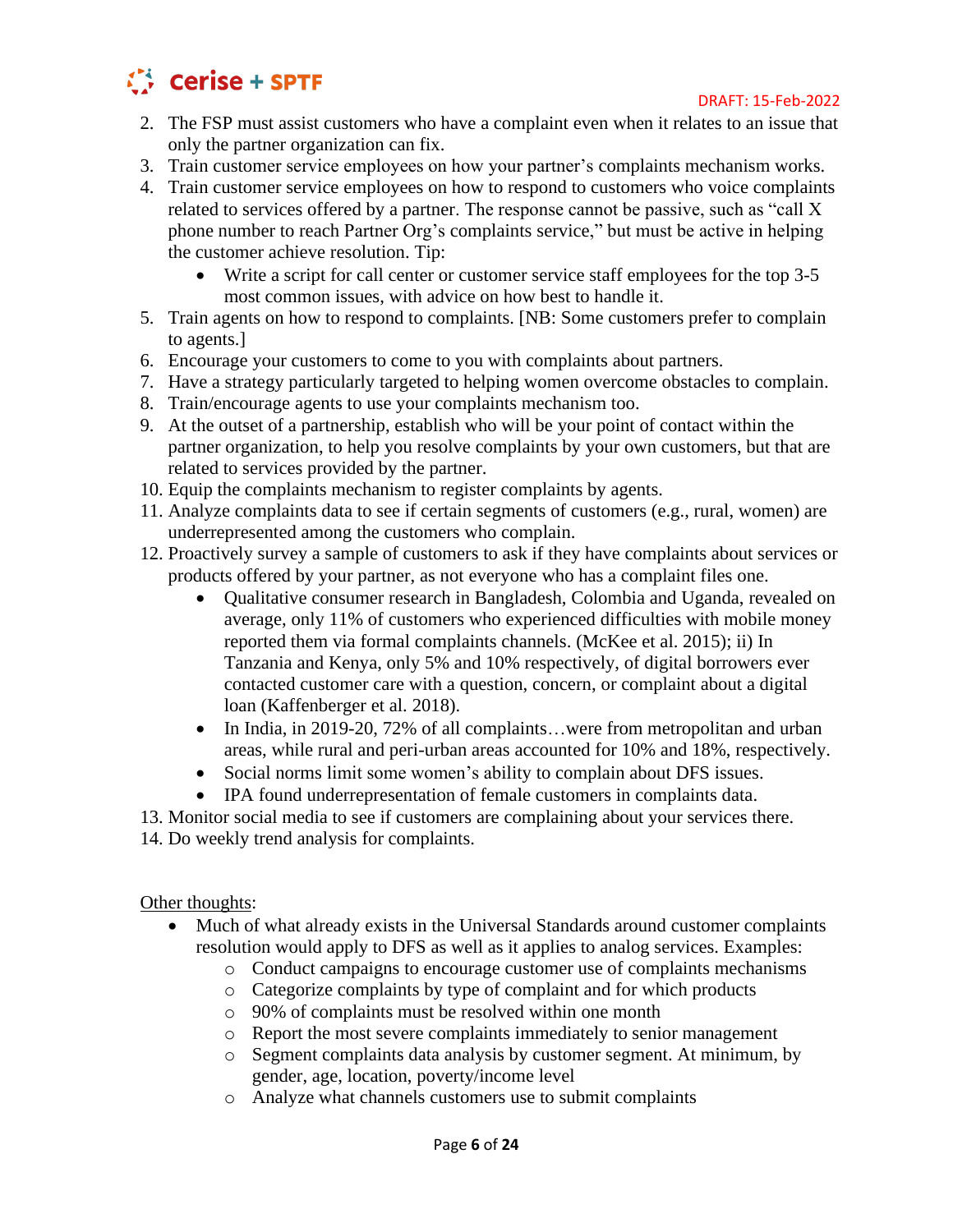

o Monitor average time per call at a call center

# **/4/ Cybersecurity**

- 1. Implement a robust cybersecurity system, meaning it has at minimum these features: constant, ongoing automated checks and flagging anything suspicious, daily (at minimum) backing up of data, and security supervision, which is a 24/7 data security system that detects when someone is trying to hack into your files.
- 2. Create a multi- year budget for projected cybersecurity costs.
	- Tip: One expert recommended making a five-year budget.
- 3. Take the following actions to achieve acceptable data security:
	- First, increase awareness of management and the board.
	- Second, get an external audit of your data security
	- Third, train the technical team on risk management.
	- Strengthen all gap areas
	- Any time you release a new digital product/service, assess data security for that specifically and implement new security measures as needed
- 4. Adapt security measures to what is core to business function versus what is less important. The most fundamental functions have the strongest security. Put another way, "Use a risk-based approach to tailor your cybersecurity." -a DFS expert
- 5. If you work with partners, make sure you understand and are comfortable with their data security measures.
	- Tip: The IT team adds a paragraph to the contract with the vendor of its core banking system to require them to share a cybersecurity yearly assessment, to make sure the product has a secure development framework.
- 6. Develop threat scenarios for the kinds of incidents that relate to your organization's highest priority cyber risks.
- 7. Have a contingency plan for cyberattacks.
- 8. Build capacity to respond to those scenarios.
- 9. Have an expert on data security in charge of cybersecurity. The person could be internal or external. Have a plan to cover the work when that person is out of the office.
- 10. Train the IT team on incidence response.
- 11. Train customers on cybersecurity, on an ongoing basis (e.g., reminders via SMS every X time period)
	- Example of behavior a customer should not do: If the network is down, do not leave the customer's cash, PIN or phone with an agent for them to complete the transaction when the network is restored.
	- Studies also show that women are less likely to change the default PIN and more likely to use the same PIN as others in the community. Also, sometimes they hand over their phones to agents.
- 12. Educate your entire staff about cybersecurity, including the basics of how to talk to customers about cybersecurity and direct them to the right person if customers raise an issue.
- 13. Define / clarify board and management responsibilities related to data security.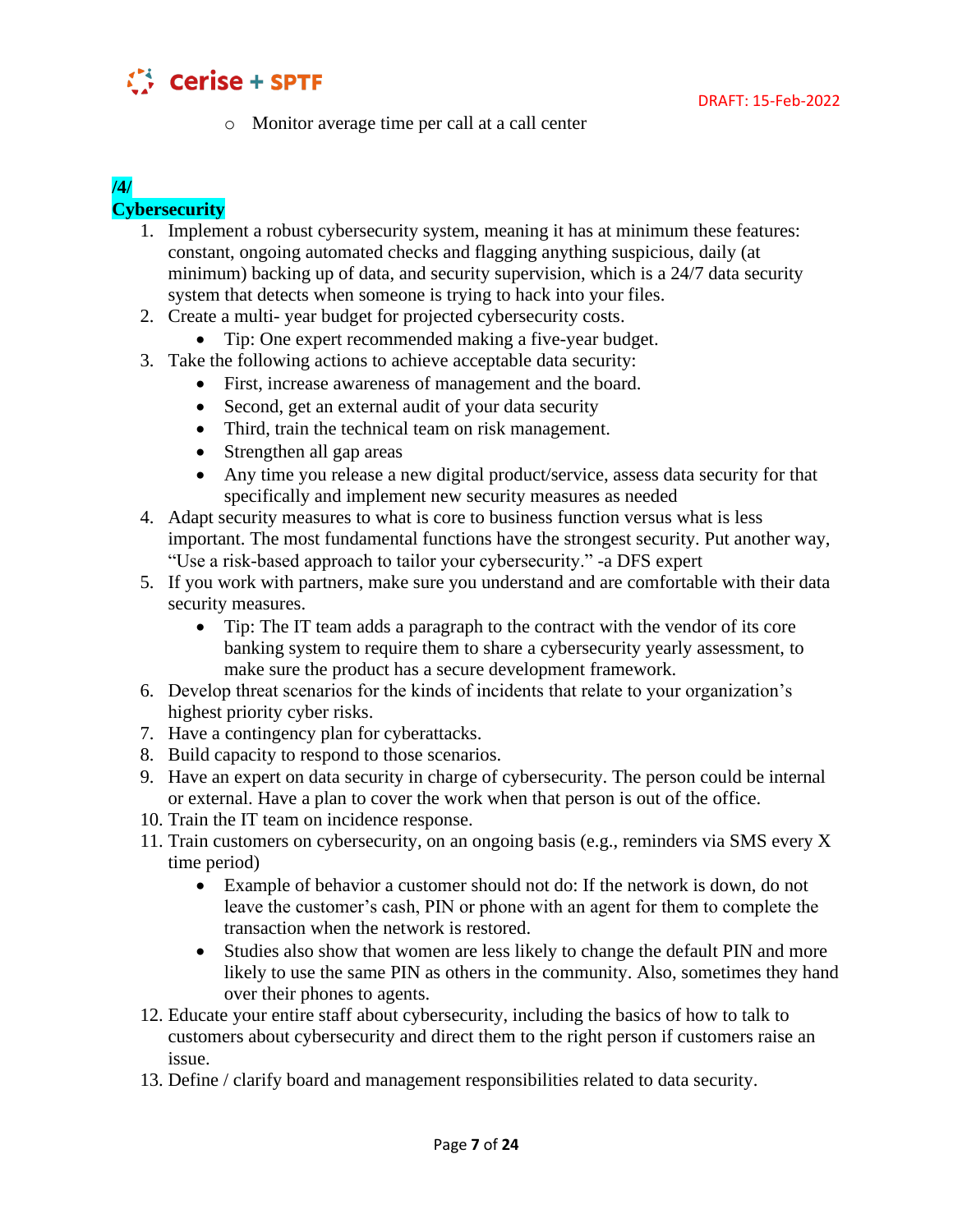

- 14. Train board members on cybersecurity. They must understand it and agree it is necessary, so that they approve spending the money it takes to have a functional system.
- 15. Have a board committee that oversees risk management related to digital innovation and activities.
- 16. Report data on security activities (e.g., hack attempts, measures taken, new gaps or risks identified) to the board at minimum quarterly.
- 17. Report data on security activities to management at minimum [X frequency] (weekly?)
- 18. Notify customers within X time (24 hours?) if you do get hacked
- 19. If customers lose money because your systems got hacked, you have to refund the customer.
- 20. At least once every [X frequency] (month? quarter?), try to hack your own data.
	- NB: Some interviewees say you could do this with an internal team or hire an external party. Other experts however said that in-house staff are unqualified to monitor data security, and the FSP should have specialists in charge of this.
- 21. Share data on security hacks with other FSPs in the same market, to help each other avoid being victims of security breaches. Due to the sensitivity of the topic, you would not have to say, "I have been hacked and here is what I lost," but you could say, "Someone tried to hack us and here is the specific methodology they used."
- 22. Participate in information sharing about cybersecurity threats between public and private entities like with the police.
- 23. Have an "Internet Management Policy" and update it every six months
- 24. If you don't have the resources to invest in data security, then don't offer DFS.

- Cybersecurity is a necessity but very expensive for each individual FSP. A solution could be to set up regional cybersecurity centers. FSPs would share resources.
- Conduct a self assessment using the Africa Cybersecurity Resource Centre (ACRC) selfassessment tool: [https://start.cyber4africa.org/.](https://start.cyber4africa.org/) This survey will ask a few questions and provide recommendations. Keep in mind that it is a self-assessment tool which only touches the surface of information security. It provides a very basic maturity level estimate and some basic recommendations.
- Read ACRC's Incident Report Guide (Ask ACRC for permission to see it)
- Consult *Carnegie Endowment for International Peace Cyber Resilience Capacity Building Toolkit*. Has specifics of roles related to board and management, including Chief Information Security Officer, and processes for protection of the FSP, protection of the consumer, workforce development, incidence response.

# **/5/**

# **Data rights / privacy:**

- 1. Inform customers of their rights to see their own personal data.
- 2. Ask for the minimum amount of data you need from customers.
- 3. Explain to customers what data you are collecting about them.
- 4. Inform customers of how you use their data. Explain the benefits to them of agreeing to share these data. They need to feel certain that their data are not used against them.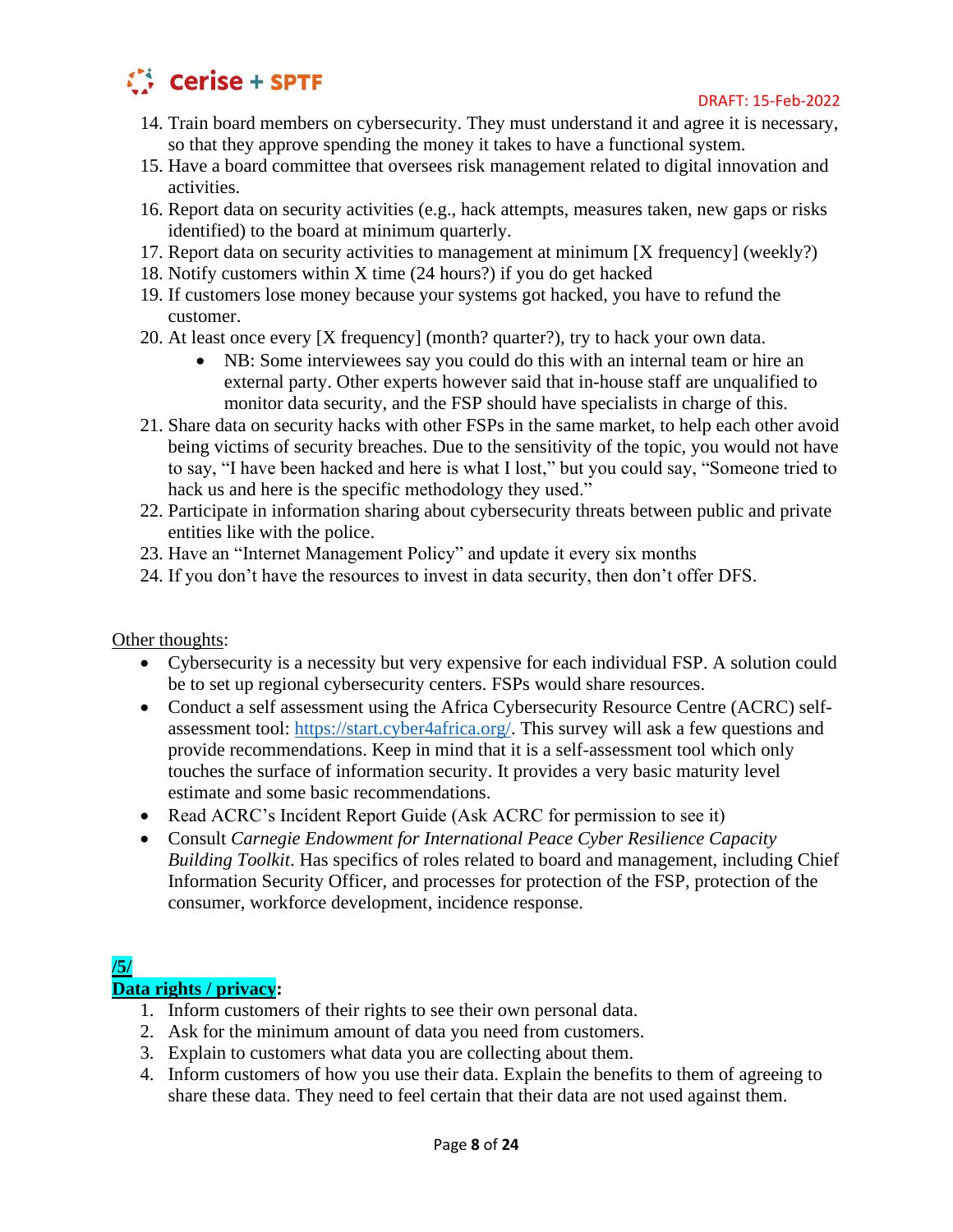

- 5. Before you scrape data off customers' electronic devises, inform them of what you will do and how will use the information. Make it an opt-in option for customers to share their data this way; otherwise, the FSP may not scrape it.
- 6. If you provide an opt out option for data sharing, explain what the consequences are of opting out.
- 7. If you sell the customers' data, inform them about who is buying it and way.
- 8. Customers have to give consent before any of their data can be shared with third parties.
- 9. Have a system, and inform customers, of how customers can correct inaccurate information.
- 10. Once a year send the customers information saying this is the information we have on you. Please check whether the data are correct.
- 11. Explain to customers why their loan applications were denied.
	- Interesting ideas on what type of information to provide that would be sufficient, from research in Rwanda presented at CFI 2021: "Sixteen participants out of the 30 had the experience of being rejected for a digital loan, and 10 of those recalled receiving an explanation for the denial. A few rejected applicants described a somewhat basic explanation such as, "Your credit limit is zero," without further details, while others recounted more detailed instructions to "clear the balance on a previous unpaid loan," before reapplying. "I only saw a message saying that I need to use Mokash for at least three months before applying for a loan," said a 29-year-old female respondent. Six of the 10 participants who received an explanation were not satisfied with the provider's communication. Despite mixed reviews of the provider's explanation, eight out of the 10 respondents who recalled receiving explanations changed their behavior in response. Some began repaying their existing digital loans in a timelier fashion, while others increased savings and transactions within their mobile wallets."

- Interviewees had split opinions about consent. Some said customers should tick a box to give permission for every type of data the FSP wants to gain access to, while others said nobody is ever going to read that and it's up to the provider to be responsible.
- One expert suggested the FSP should have customers practice their rights around data and data privacy, but we did not have time to discuss specifically how to do this.
- Rwanda "is on the cusp of finalizing a Data Protection and Privacy Law. Emulating many aspects of the General Data Protection Regulation (GDPR), the law would give consumers new data rights such as the right to object, the right to information that a provider has about a subject, the right to correct or delete personal data, the right to explainability, and the right to data portability." – from CFI 2021
- Possible case study: Tala informs customers of what data it collects on them and how it uses it. For example, it offers explanations with icons to help customers understand why it is asking for their contacts list.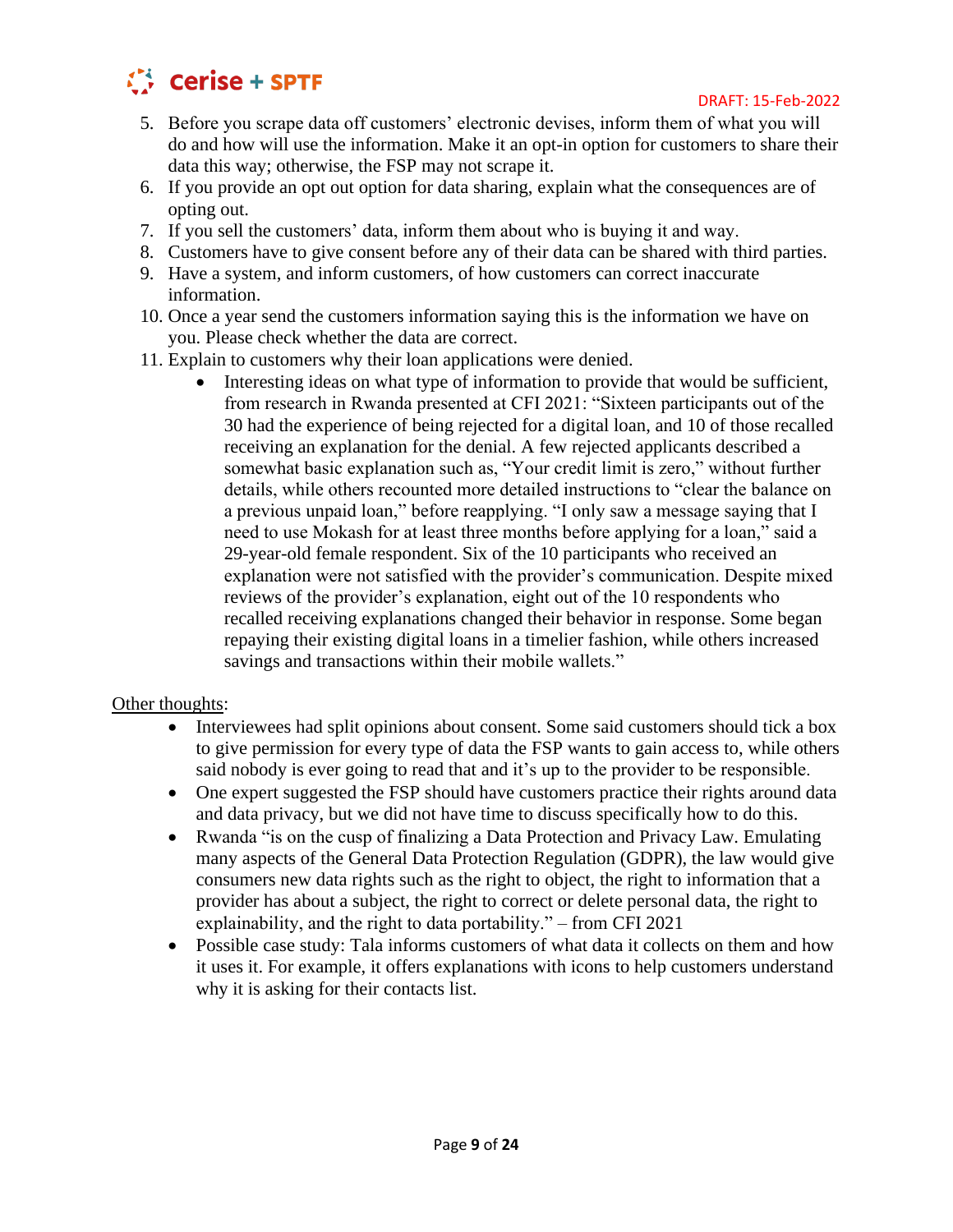

**/6/**

# **Fair and respectful treatment of customers**:

- 1. Inform your customers of the top risks they incur if they use the products or services offered via a partner.
- 2. Incorporate human touch at minimum at the following points in a customer's journey:
	- a. Onboarding/receiving information about the product
	- b. Resolving a problem or complaint
	- c. Answering customer questions
- 3. Record calls made to the call center to monitor whether employees are handling complaints well, even about third-party providers, and that in general employees are helpful to customers.
- 4. As part of the agent selection criteria, consider whether the personality of the person will appeal to your target customers, and whether they speak your target customers' local language.
- 5. When you educate customers about a product, teach not only how the product works but also what behaviors are good/bad from the service providers, which can be agents or other partners.

Other thoughts:

- CGAP has a market monitoring toolkit for the regulator, and one tool it recommends is mystery shopping of providers in part to identify when discrimination is happening. It says in Zambia, a provider was discriminating against pregnant women and mystery shopping confirmed this.
- Could or should FSPs inform customers of the power of leaving reviews on digital platforms? Social media does elevate consumer voice and give them power to demand fair and respectful treatment and functional services.
	- o One interviewee noted, "Google reviews are a huge measure of accountability that did not exist before DFS."

## **/7/ Fraud**

- 1. Determine which types of fraud are likely to occur at different stages of product use. Segment this by driver of fraud:
	- Consumer-driven fraud
	- Agent-driven fraud
	- Business-partner fraud
	- System-administration fraud
	- Fraud related to mobile-financial services
- 2. Each time the FSP introduces a new product, it analyzes where fraud it most likely to occur.
- 3. Put corresponding risk mitigation measures in place that at minimum include a system of checks and balances, scheduled audits, mystery shopping, and independent audits.
- 4. Study which types of fraud are the most common at different points in a product lifecycle. [NB: Different types of fraud are more likely at different stages of the product.]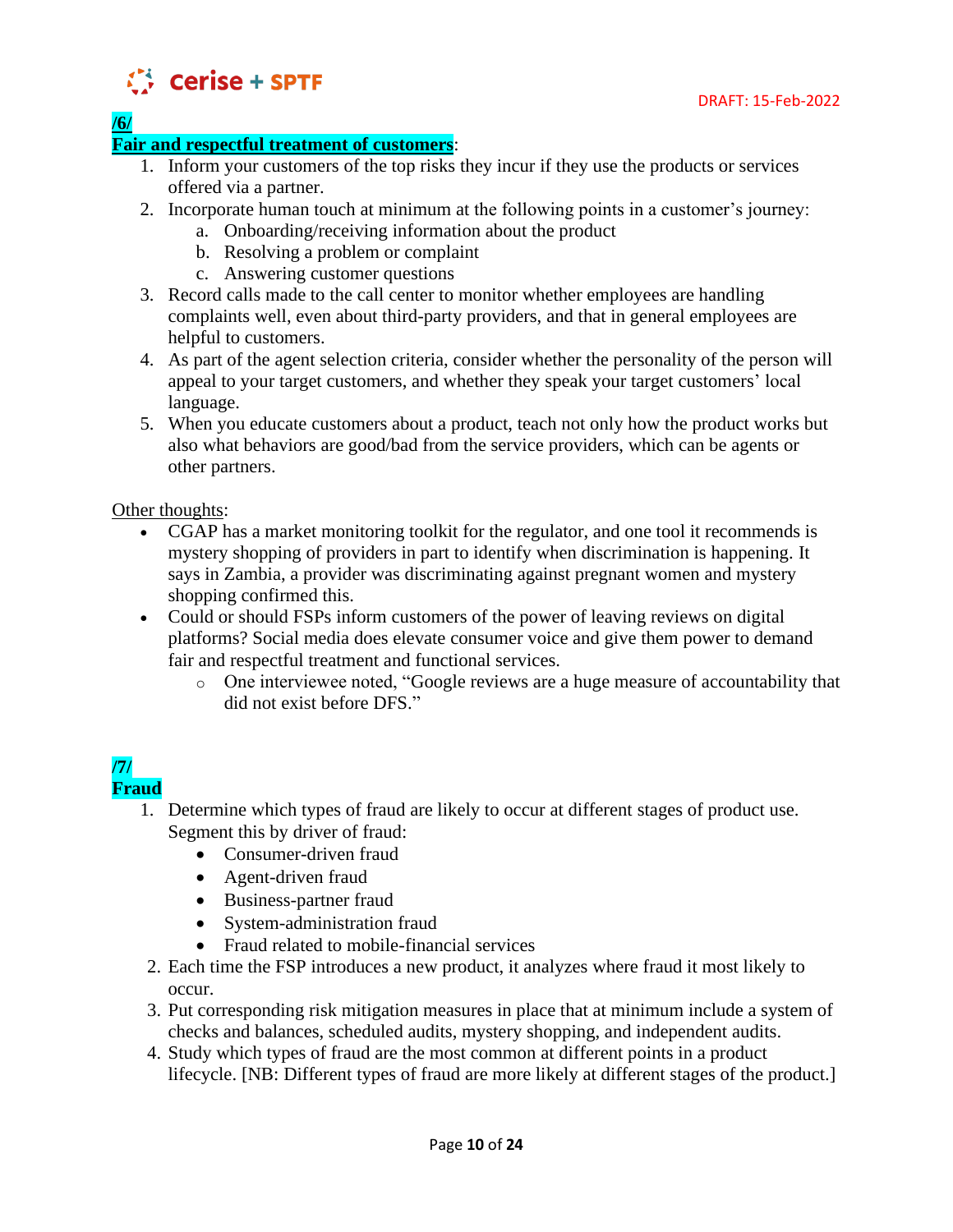

- Example: fake registrations in new deployments / launch of a product, then fraud related to agents earning transaction fees per transaction once customers have been acquired. After several years, customers typically want to do more, like pay utility bills, pay merchants, receive salaries, and the FSP has to take on new systems/partners to make that happen, which opens up new avenues for fraud.
- 5. Invest in fraud mitigation hardware/software/capacity building
	- From MSC: "Investment costs necessarily include capital investment, infrastructure, platform development, human resources and capacity building to respond to fraud"
- 6. Share publicly about the fraudulent activity that your FSP has experienced, to help others in the sector avoid it
- 7. Use data analytics to search for and identify fraudulent activity in real time
- 8. If you flag possible fraudulent activity, notify customers immediately
	- NB: This idea is repeated as a suggestion for an element of an FSP's fraud response plan, in #14 below, but other experts said it should be a requirement, so SPTF is also listing it here as a standalone standard idea.
- 9. Have a daily dashboard that reports any exceptional activity
- 10. Train customers on how to protect themselves from fraud, using more than one channel (e.g., radio, SMS).
- 11. Train women customers especially carefully on how to protect themselves from fraud, as they tend to be more of a target.
- 12. Train customers specifically on the types of fees that are legitimate versus fraudulent.
- 13. Train employees and agents on how to spot/avoid fraud
	- From [MSC:](https://www.microsave.net/files/pdf/RP151_Fraud_in_Mobile_Financial_Services_JMudiri.pdf) "The rewards and consequences of noncompliance must be defined and communicated to all agents in advance."
- 14. Define what your fraud response will be, including the specific responsibilities of various employees when the FSP is responding to fraud. Suggested elements:
	- Flag the issue notify the internal fraud monitoring team
	- Notify customer immediately
	- Freeze account
	- Ask the customer to come to a physical branch to verify credentials and reset pin
	- Inform law enforcement
	- Inform regulator
- 15. Monitor your response times each time you respond to fraud
- 16. Use complaints data to inform anti-fraud measures. Collecting and monitoring customer feedback, and having an effective complaints mechanism, also helps the FSP to identify and manage fraud.
- 17. Define a strategy to avoid fraudulent fees charged by agents as this is a common source of fraud. Suggestions for the strategy:
	- Improve monitoring and enforcement of fee structures;
	- Revisee incentive and commission structures where they may lead to extra charges and fees.
	- Increase consumer awareness of official fees and encourage customers to resist paying extra charges
	- Change which agents you use
	- Note that proximity appears a strong driver of customers' choice of agents.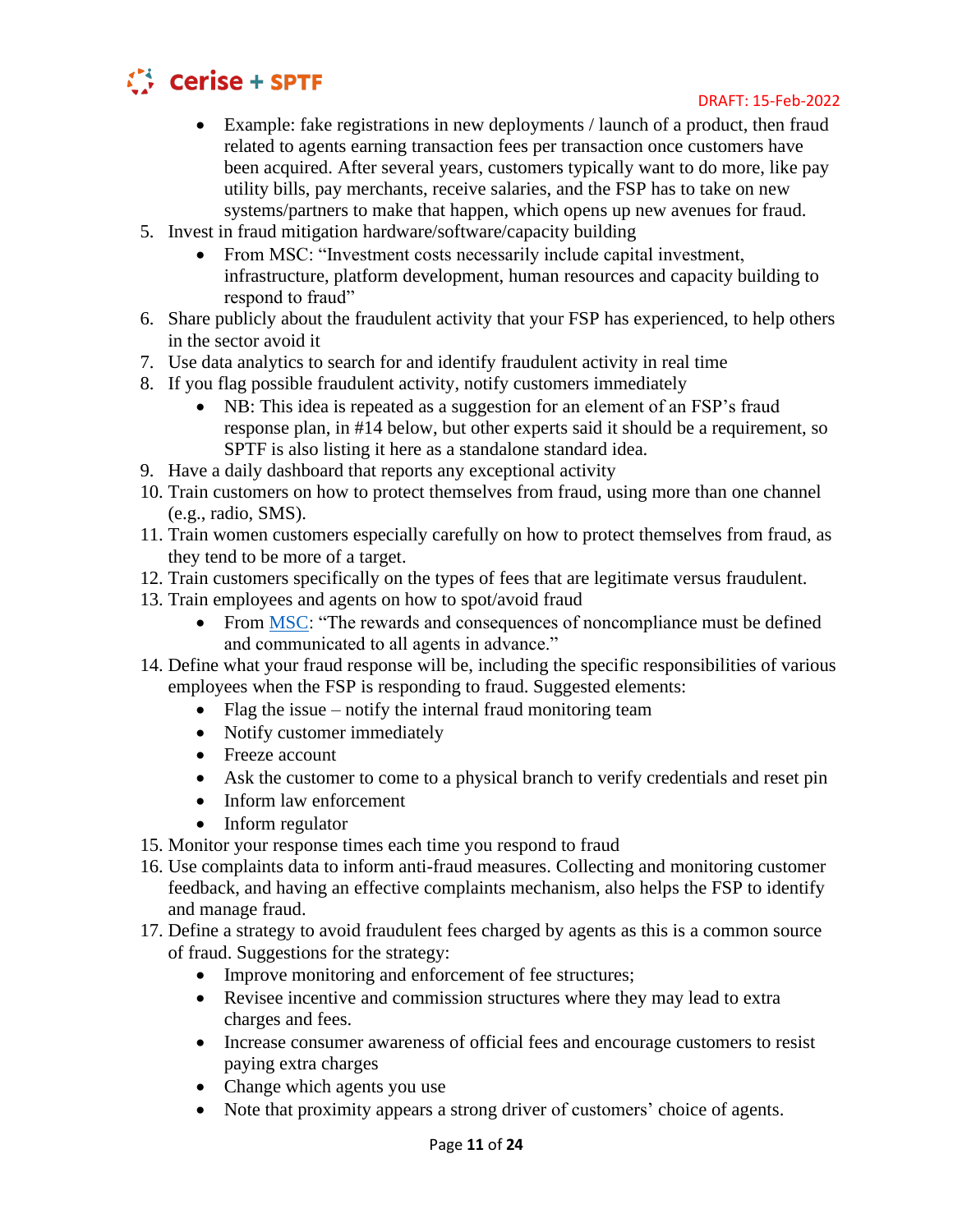

#### DRAFT: 15-Feb-2022

- 18. The FSP should help customers who have experience fraud [that they were not trained on how to avoid], including fraud by agents or sub-agents. Further ideas about this:
	- At minimum, this involves giving customers the information about how to contact the correct authorities to report the fraud.
	- Reschedule loans for customers who were victims of fraud.
	- On a case by case basis, the FSP can also consider helping the customer financially if s/he lost money.
	- One FSP suggested a principle of not refunding a customer if she engaged in behaviors you informed her not to do, like sharing her PIN, but thinks the FSP should help customers financially who have been a victim of fraud that was sophisticated, where it was unreasonable to expect the customer to avoid it.
	- NB: GSMA principle 3 is "People management," under which standard 3.3.2, says, "Providers shall assume responsibility for actions taken on their behalf by their agents (and any sub-agents) under the provider-agent contract."
- 19. Quantify how much instance of fraud, as a % of overall portfolio, you can tolerate vs when you will intervene.
	- For example: If 95% of the customers have this problem, the FSP needs to address it. If it's only 1%, maybe you tolerate that risk.
- 20. Have a board committee charged with fraud oversight.

## Other thoughts:

- The types of fraud that we see change over time. They are sophisticated and variable. So, standards likely cannot focus on how to prevent a specific type of fraud, so much as general measures for identifying and managing fraud risk.
- Some types of fraud the currently exist are biometric identity fraud, push payment fraud, mobile app fraud, SIM card swap fraud, phishing (now done via voicemail and SMS and emails), data breaches, unlicensed digital investment, and synthetic identity fraud.
- Though interviewees generally agreed that if the fraud is something the customer was specifically trained about how to detect/avoid, and the customer didn't follow that training, then it is not the responsibility of the FSP to refund the customer, still several interviewees said that in practice the FSP will determine how much to help a customer who was defrauded, and in what way, on a case by case basis.
- In more mature markets, there is a higher likelihood of B2C or C2B fraud.
- "Fraud in the context of mobile money is the intentional and deliberate action undertaken by players in the mobile financial services ecosystem aimed at deriving gain (in cash or e-money), and/or denying other players revenue and/or damaging the reputation of the other stakeholders." -definition from [MSC](https://www.microsave.net/files/pdf/RP151_Fraud_in_Mobile_Financial_Services_JMudiri.pdf)

# **/8/**

## **Outcomes data**

- 1. Collect data on which customers are using digital products and which are not, by customer segment
- 2. Verify accuracy of customer data via automated, digital checks.
- 3. Have annual discussion at the management level to review data and identify potential concerns related to digital products (e.g., low liquidity among agents).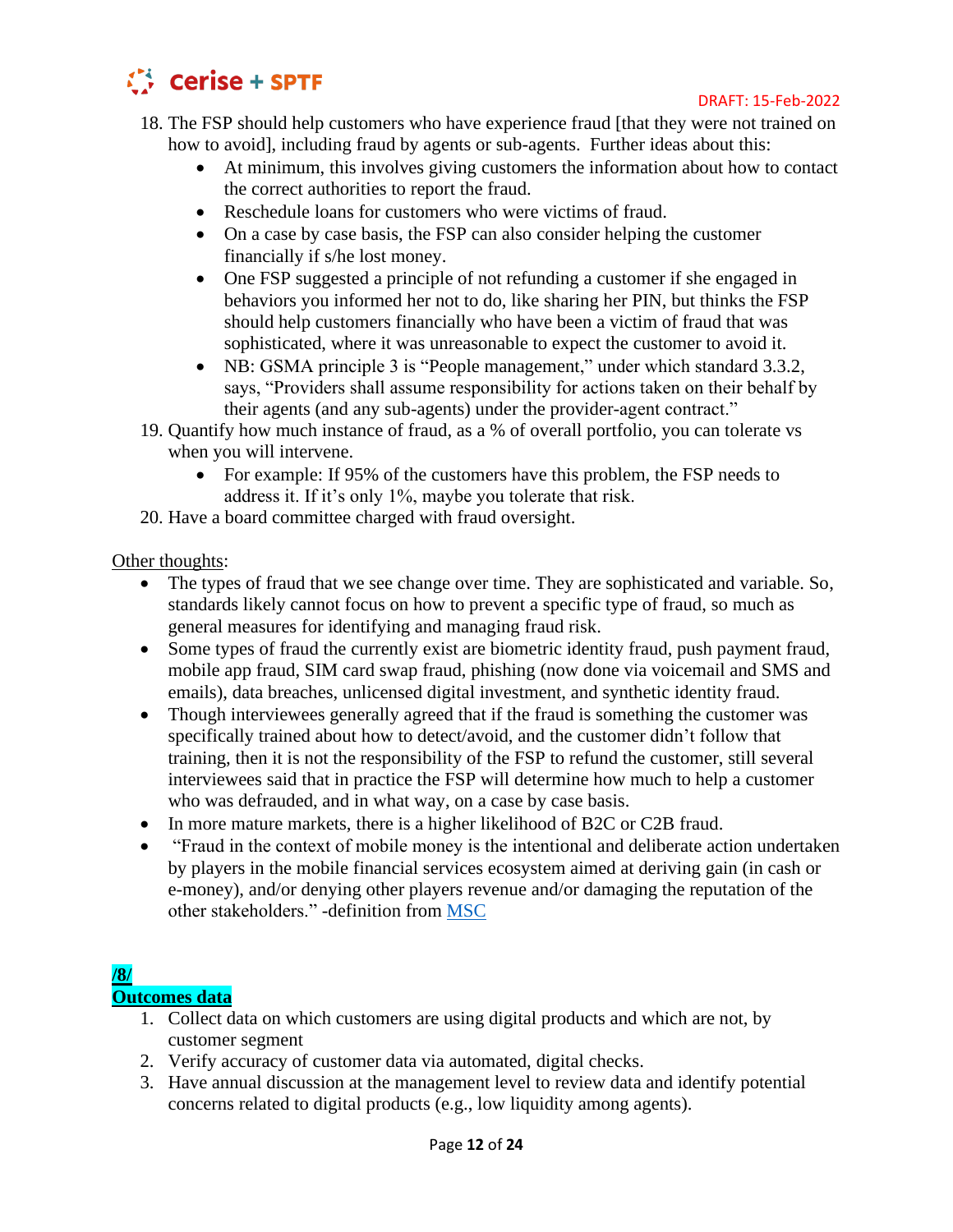



- 4. Continue to track each customer's journey.
	- Tip: Use technology (e.g., call centers, SMS, IVR)
	- Tip: You can combine into one survey questions related to outcomes and questions related to digital literacy and digital demand of customers.
- 5. Track data on mobile phone usage, by gender. There is still a much lower use by women.
- 6. When building the strategic plan for DFS, identify simultaneously what is the business case for the FSP and what is the value that the customer will gain.
- 7. Identify which outcomes you need qualitative data to monitor and which you don't.
	- Example: If your goal is to promote savings, you can see quantitatively whether customers are using as savings product. But you would do quantitative calls to understand why certain customers are dormant.
- 8. Use outcomes data to inform product design.

- Regarding qualitative feedback, so far, most interviewees agreed it was important, but were split on whether FSPs would/could do it.
- Some outcome indicators to consider:
	- o Have you experience a positive change in quality of life attributable to [provider]?
	- o Decrease in the amount spent on bank fees?
	- o Expanded access to financial services?
	- o Improved ability to digitally transact?
	- o Improved ability to receive money?
	- o Increase in savings since you began saving with [provider]?
- Be innovative in using digital tools to collect qualitative data.
	- o "Previously, I would have said phone surveys are not helpful. But during COVID, we've had deep qualitative interviews over the phone. I'm trying to adapt my mindset. There are digital tools that can be used." – a DFS expert

# **/9/**

# **Partnerships**

- 1. In advance of discussions with potential partners, prepare a case for why it's a win-win for the partner to adapt their offer to your customers, if your customers are different from their typical ones.
- 2. Ask potential partners if they already had plans to serve the specific segment of customers that you (the FSP) currently serve, and if so, what those plans are.
- 3. In advance of entering into discussions with potential partners, do research to identify the problems that customers typically have with that partner. Write a list of the top 3-5 common problems that customers tend to have.
	- o Example: IPA research in Nigeria found these issues with DFS providers:
		- extra or unexpected/unclear charges
		- **•** phishing or scam attempts
		- agent overcharging
		- $\blacksquare$  missing money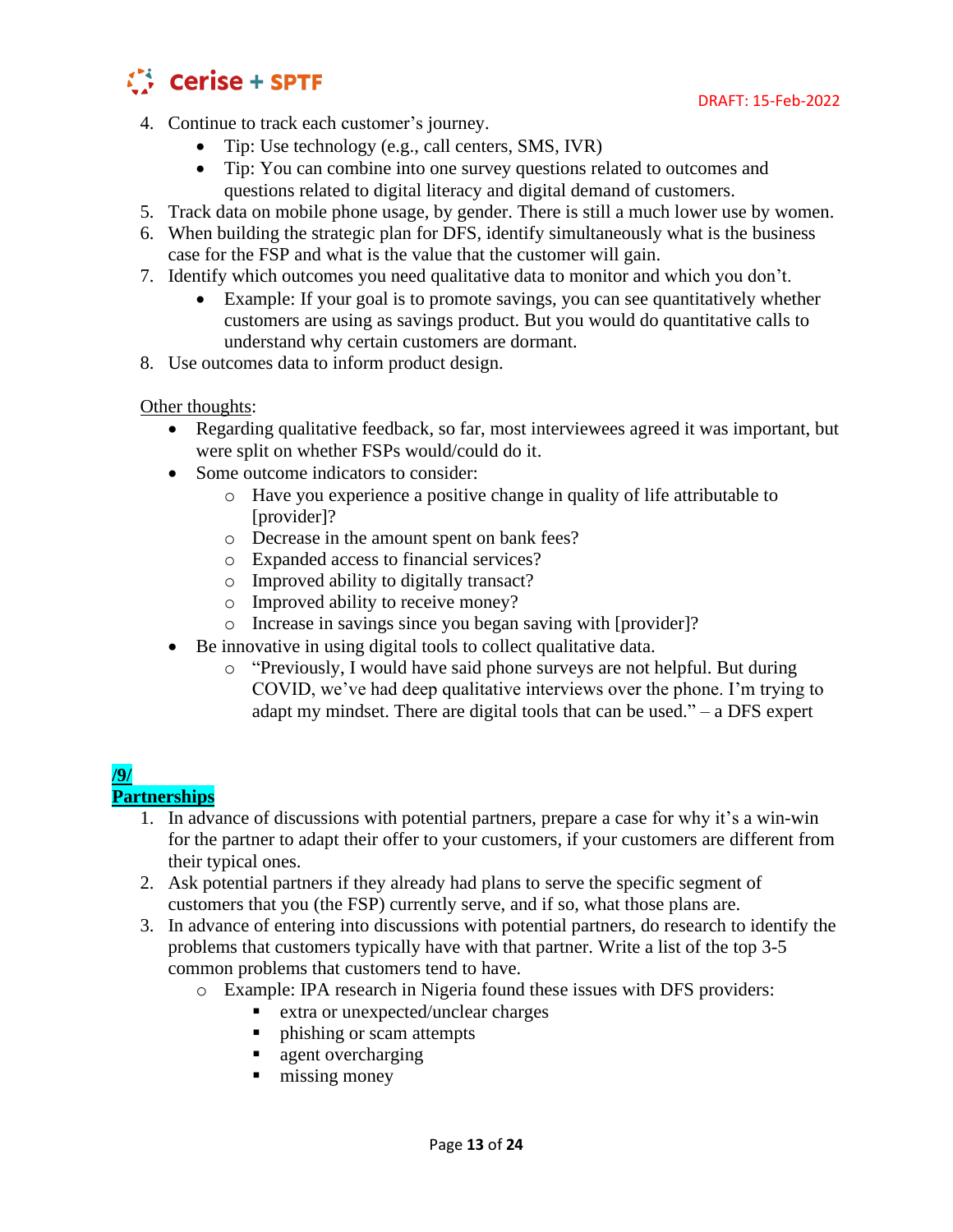

- o Example: A common mobile network operator (MNO) problem is network downtime.
- 4. During contract negotiations, bring up the common problems you previously identified and ask what steps this potential partner is taking to reduce the risk of these problems. As needed, strengthen the plan to manage the top 3-5 common problems or risks, so that if they occur, a plan is already in place and can be quickly activated.
	- o If you partner with an MNO, it is mandatory that the agreement specify what the steps are that the MNO must take if its service goes down.
	- o Can the FSP specify the acceptable length of time to resolve the problem?
- 5. During contract discussions, ask how the partner resolves complaints. Use specific examples taken from common complaints.
	- o Examples: a) funds transferred in error to the wrong account; b) ATM processes a transaction, debits the account, and issues a receipt but does not dispenses cash; c) account debited but no funds transferred due to network failure
- 6. During contract discussions, ask how the potential partner trains its staff on customer care.
- 7. During contract discussions, ask how the potential partner assures the security of its own data systems.
- 8. During contract discussions, ask what systems the potential partner has in place to prevent its customers from being victims of fraud.
- 9. Have a plan to manage data privacy concerns before beginning the partnership. Ensure transparency and agreement before the work gets underway.
- 10. Have a service-level agreement (SLA) with each partner that includes the following:
	- o For MNOs specifically, they must share certain key data:
		- Transactions data (e.g., who transacts, when, how much)
		- Complaints data (who complained, about what, when was it resolved)
		- Network downtime
	- o For all partners:
		- **•** Define who handles customer complaints Be clear about who specifically in the staff responds.
		- **•** Define how complaints will be handled, taking into account considerations like if the partner organization does not speak your language and/or is located in a different country. What is a realistic time frame and process for the partner to deal with different problems?
		- Clarify pricing
		- Exit clauses under what conditions do you cancel the agreement. Include terms about bad customer service that would lead to contract termination.
		- Data reporting how does the partner report its data? How does the FSP have access?
		- In general, identify the potential areas for there to be problems. Don't focus just on the benefits that will accrue to each party.
	- o If you partner with fintech providing credit scoring based on an algorithm, agree with them on what parameters they will put into their algorithm.
	- o If you partner with an organization that is providing an online system/application for you or your customers, specify who is responsible for what if the system gets hacked.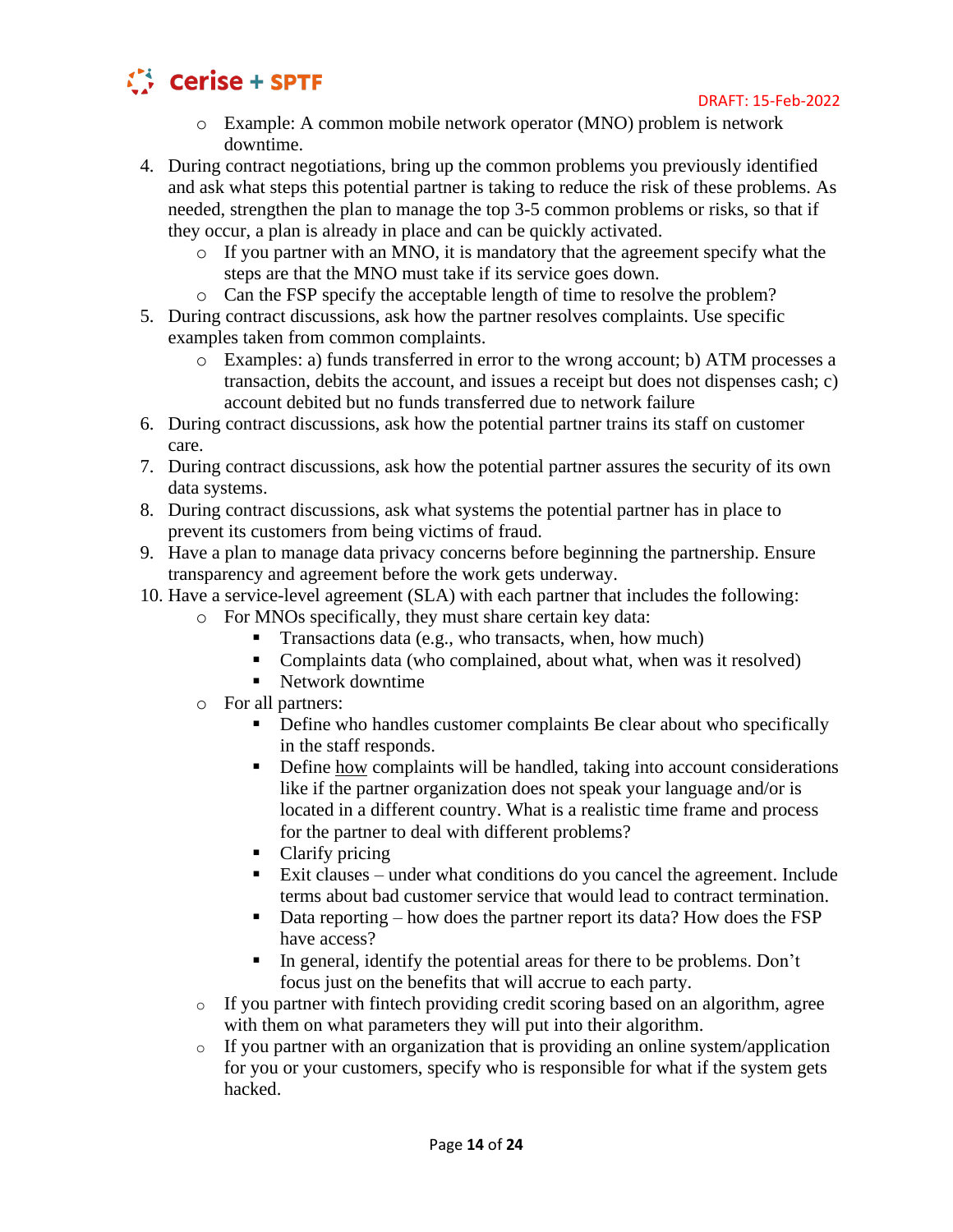

- $\circ$  Structure the agreement so the FSP has the ability either to resolve the complaint or to terminate the contract with the third party provider if only they can resolve the problem and they don't do it.
- 11. Create a contractual relationship that allows you to iterate.
- 12. Define the indicators of success for the partnership. Agree on them with the partner and put them into the contract.
- 13. Establish a direct line of communication and point of contact for your organization within the partner organization.
- 14. Verify that the potential partner has enough human resources capacity to do the work that you are asking them to do, securely, in the timeframe you have in mind.
	- o NB: Some newer/smaller fintechs can be technically savvy and innovative but not have a large enough team to ensure cybersecurity of their own systems and/or to implement your project in a timely fashion.
- 15. If you partner with an MNO, select one that achieved GSMA certification.
- 16. Do not sign a long-term agreement with a partner. Make it a 1-2 year agreement, and use whatever issues came up and needed to be resolved to inform adjustments in the SLA for the next agreement.
- 17. Field test new products/services with your partner. Use this to test not only the product but also the partnership. Do not commit to a long term partnership until you experience working with the partner in a field test.
	- o Idea from an expert: If you hire a vendor, can you create a relationship where you test whether this is working and can pivot to other models? Can you test numerous protoypes before you pay for a second tranche?
- 18. Understand what terms and conditions your potential partners would impose on your customers.
- 19. If the FSP's customers lose money because of a failure in a partner's system, the FSP must restore the funds to the customers' accounts and then take on the job of having the partner organization refund the FSP.
- 20. Annually, review and refresh the projections of how many customers will be using the product/service that is offered via the partnership, and the projection of revenue from it.
	- o NB: This information is critical for contract renegotiation, which should happen every year or two instead of the FSP being locked into long-term contracts, as noted above.

- Avoid saying the FSP should monitor its partners' behavior. An FSP typically lacks the capacity or access that would be required to do this.
- Avoid saying the FSP should enforce that its partners train their staff in a certain way. An FSP would not have this leverage.
- Several interviewees advised to pay partners in tranches instead of all up front.
- Resources to reference: UNCDF toolkit on service level agreements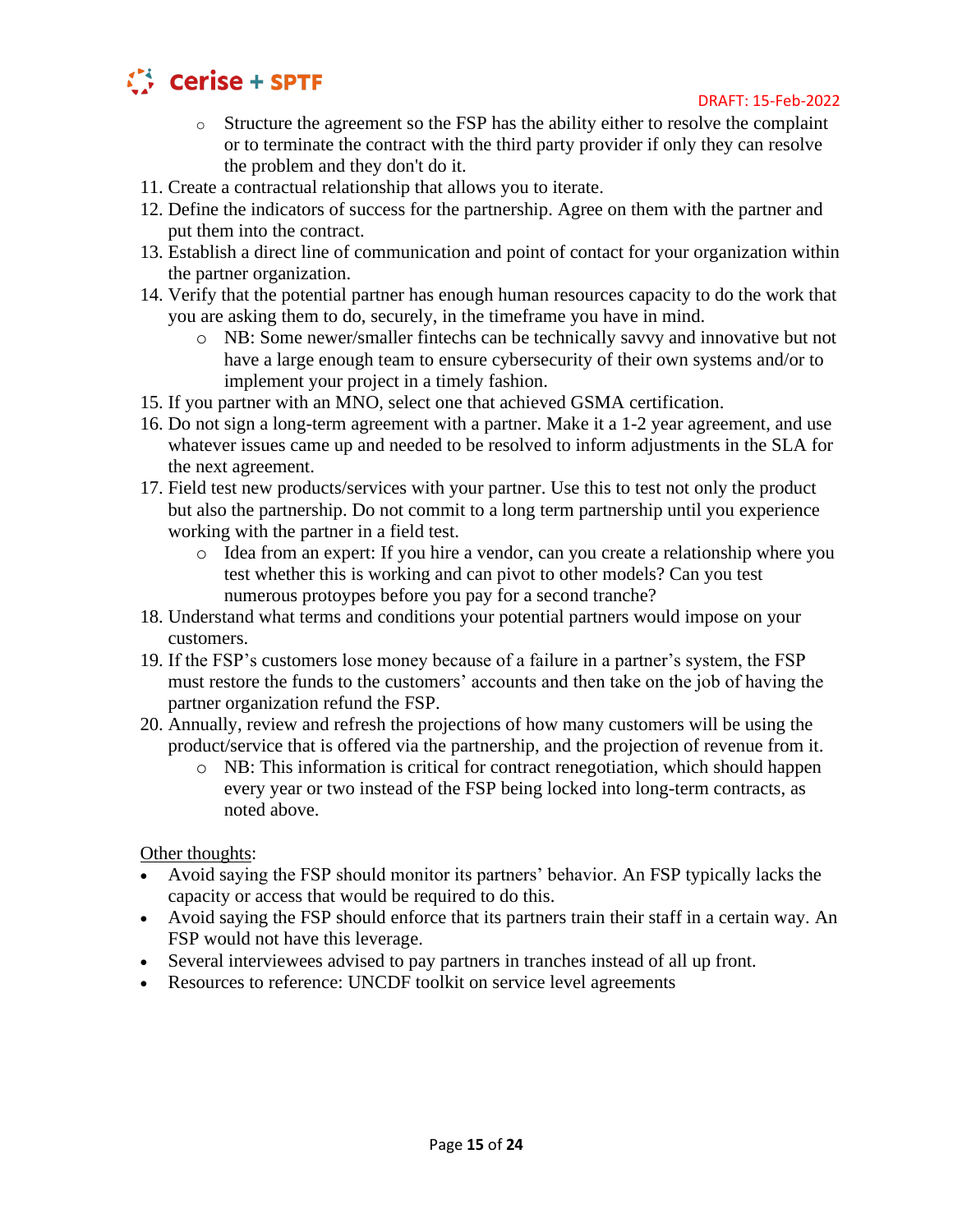

**/10/**

# **Prevention of Over-indebtedness**:

- 1. Offer a cooling off period, during which the customer can choose to return a loan without penalties. The exception would be for micro/nano loans.
	- NB: Some interviewees agreed with this idea and others did not.
- 2. Use electronic data (e.g., transactions with suppliers, retail transactions, mobile transactions if the MNOs will share it) to estimate a customer's monthly expenditures/income, and therefore appropriate loan size.
- 3. Educate customers about risks of taking out loans from unscrupulous actors.
- 4. The FSP should interact with credit customers regularly to remind them of their obligations.
	- "Best portfolio performance is in places where the credit officer has the best training and they're interacting with customers to remind them of their obligations." – a DFS expert
- 5. Pro-actively seek feedback periodically from customers who are getting automated loan increases, to check on positive or negative effects from taking out loans.
	- "Be very careful with any strongly automated underwriting. At the end of the day, I don't think a fully digital banking system for customers who have a certain level of financial literacy is a responsible thing to do. Personal touch has to remain in place. It means you understand what's happening in the other person's life. Even if you're standardizing and segmenting, you have to understand what's happening. There's a chance of putting them in a worse situation by giving them automated loan increases." – a DFS expert

Other thoughts:

- "Evidence shows that digital platforms such as mobile applications and peer-to-peer (P2P) lending platforms have exposed consumers to several risks that lead to overindebtedness. Unauthorized digital lending apps and P2P platforms, which mimic genuine ones obtain customer data intrusively and offer hassle-free but expensive digital loans to desperate customers." – a DFS expert
- "There is a fundamental risk of oversupply of capital."  $-$  a DFS expert
- Implementation resource idea: Walla created a FB community (about 500,000) in SSA to reinvent a village bank but on a digital platform. People talk to each other and give insight about how to manage their money.
- "Just with digital, there are studies people spend more wildly when there aren't physical cash. That matters and you have to factor that in." – a DFS expert
- We hear experts arguing both sides in the debate about whether very short term loans are good for customers.

# **/11/**

# **Product design and delivery**

- 1. Start product development with the discussion of what is not working well for customers and how to solve it.
	- a. Should be bottom-up, not top-down. Example: Select partners that have found ways to use technology to address the pain points your customers experience.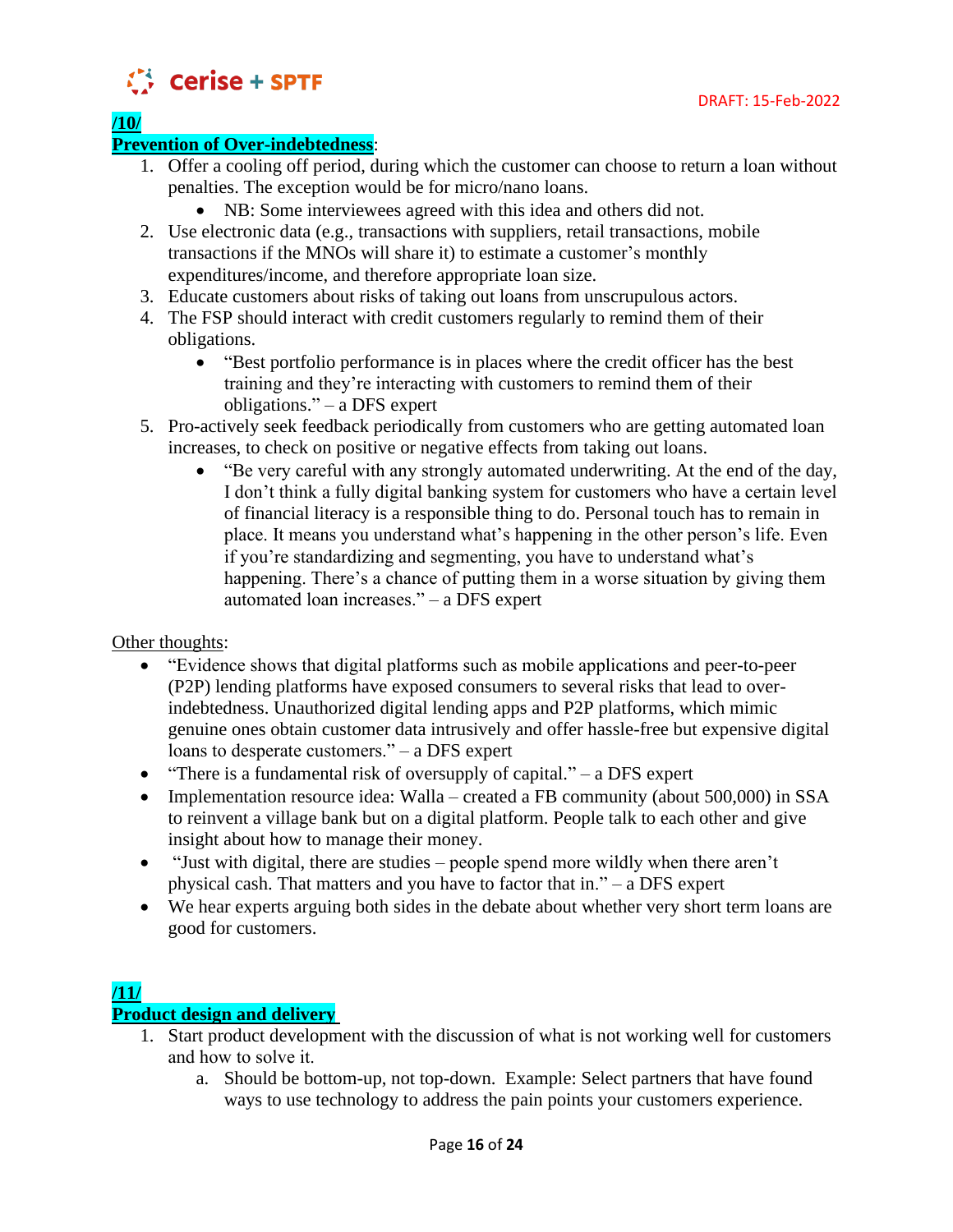

- b. Don't start with technology and then develop a product around it.
- 2. Use the data you have to identify problems (e.g., no liquidity among agents)
- 3. Build the digital literacy of your customers enough for them to use the digital products and services you offer safely and effectively. Some tips:
	- a. Figure out who customers trust and deliver training for customers through them
	- b. View training as ongoing, not one-time
	- c. Embed the tools that are used to build digital financial capability into the product delivery process. Providers should see this as part of their service provision.
	- d. Use a lot of step-by-step guides and a lot of visuals.
	- e. Leverage peer learning.
		- i. "The beauty is once one customer learns, then they teach the others. Usually after they learn, it's a straightforward process." – a DFS expert
		- ii. "The FSP needs to identify who the customers trust. We tried having partner orgs who knew the tech best offer awareness raising and digital literacy training. Then we switched to a model where there were early adopters, they trained them, and then the early adopters trained customers." – a DFS expert
- 4. Design digital products around technology that target customers already know how to use OR build capacity of target customers to use a technology before implementing it.
- 5. Research levels of digital literacy, by customer segment, during market and pilot research
- 6. Design digital pilot testing to be done quickly (about 3 months), with a focus on pilot testing solution ideas but not a fully developed project.
	- a. This requires a break from traditional thinking, which involves spending a lot of time building and testing a single solution.
	- b. Drop things quickly that do not work.
	- c. Consider conceptually testing a piece of the solution, then if it preliminary signs are that it could work, develop it more and pilot further.
		- i. "Piloting needs to change the FSP needs to be like a startup trying a bunch of things and constantly upgrading internal technology." – a DFS expert
- 7. Integrate strengthening digital literacy as a part of product design and delivery, in multiple stages:
	- a. At the point of onboarding, when a customer first uses financial services.
	- b. Refresher digital literacy training
	- c. [optional] In between, there could be business development services where users build capacities on different aspects of digital literacy.
		- i. Note: Technology allows for innovative and effective ways to deliver trainings to customers, including over videos or via IVR
- 8. When training customers on new products, make it clear not only how to use the product but also how this product brings value to the customer.
- 9. Provide confirmation to a customer immediately after she makes a transaction. If customers are paying from a mobile wallet, they get two confirmations (from the MNO and the FSP) that the transaction happened.
- 10. Offer technology in an opt-in way, not mandated.
- 11. Design digital interfaces as simply as possible, so that even those unfamiliar with numbers can use them.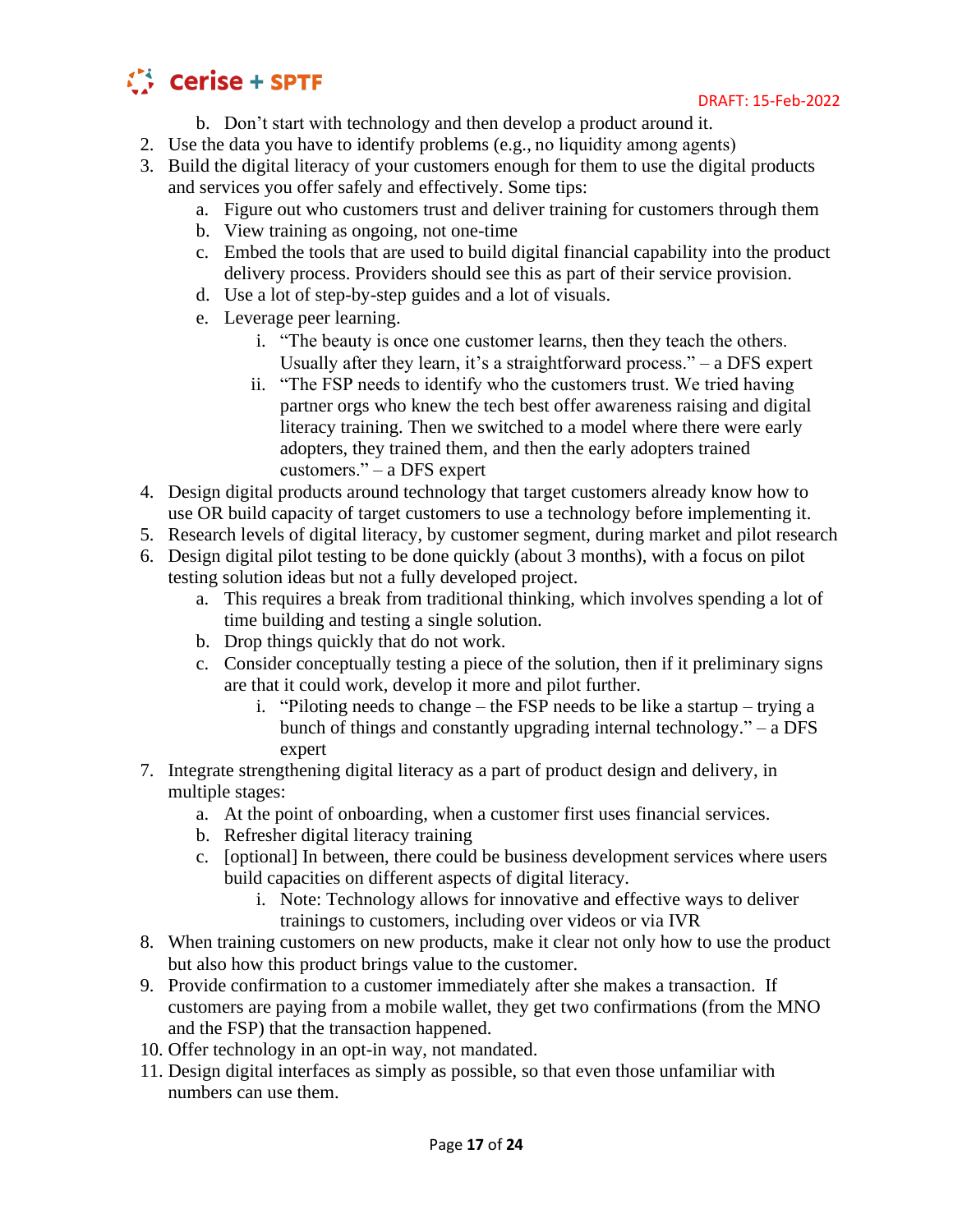

- 12. Design your products for the hardest to reach customer, who is likely a poor woman. If the product design works for the hardest to reach person, it will work for anyone.
- 13. Design products to address the four main barriers:
	- a. Affordability (This is not just price, but infrastructure does she have a phone? Can she buy minutes?)
	- b. Availability (Note: women tend to need to be in their homes most of the day)
	- c. Ability (Consider social norms too, meaning, understand not only whether she is able to use a phone, but also whether she thinks technology is for her.)
	- d. Appetite (Does the product meet her needs? Does she trust it?)
- 14. Design products iteratively with customers. Select a small group of customers for this.
- 15. Use data to inform product design, from all stages of the customer journey, meaning even before they become customers. Examples:
	- a. Analyze data from potential customers that started applying for a product and then quit, to see where in the process people exit. (Example: on an app, if your onboarding is two pages long and they start but don't finish, you can check at which question on page 1 or page 2 they stopped filling in the form.)
	- b. Track dormancy and reach out to dormant customers to understand why they have stopped using your products.
- 16. Make KYC questions and requirements as simple and easy for customers as possible. Think through the purpose of every question you ask to be sure it is necessary.
- 17. Engage employees and/or agents in product design:
	- a. Raise awareness what are the benefits of this product?
	- b. Train employees on all products
	- c. Pilot test new products with employees first
		- i. "If my staff have to go out and convince the customers, it becomes easier if they are going out and talking about something they know and that they have tested." – a DFS expert
	- d. Define incentives. Are employees incentivized to sell in the right way?
- 18. Assign a unique identifier to each customer.
	- a. Note: A phone number is not always a unique identifier, as people share phones.
- 19. Adapt design and marketing strategies for products to customer segments (e.g., rural women, rural young adults)

- How is digital part of the overall strategy? The customers' needs, demands, and capabilities from the financial literacy and technology point of view should factor into the product and channel design.
- It would be easier for customers if all FSPs harmonized the look of the key functions of their apps (e.g., what the icon is for checking an account balance) so customers do not have to learn each individual set of functions depending on which provider's app they are using.
	- o "Think of ATMs. The screens look the same no matter what country you're in. Could we have a standard way of doing things that make it simpler for customers, for example for loan repayments." – a DFS expert
- One expert said that all the mobile money has the same features, so it doesn't matter from a functionality standpoint which provider the customer chooses. The question is,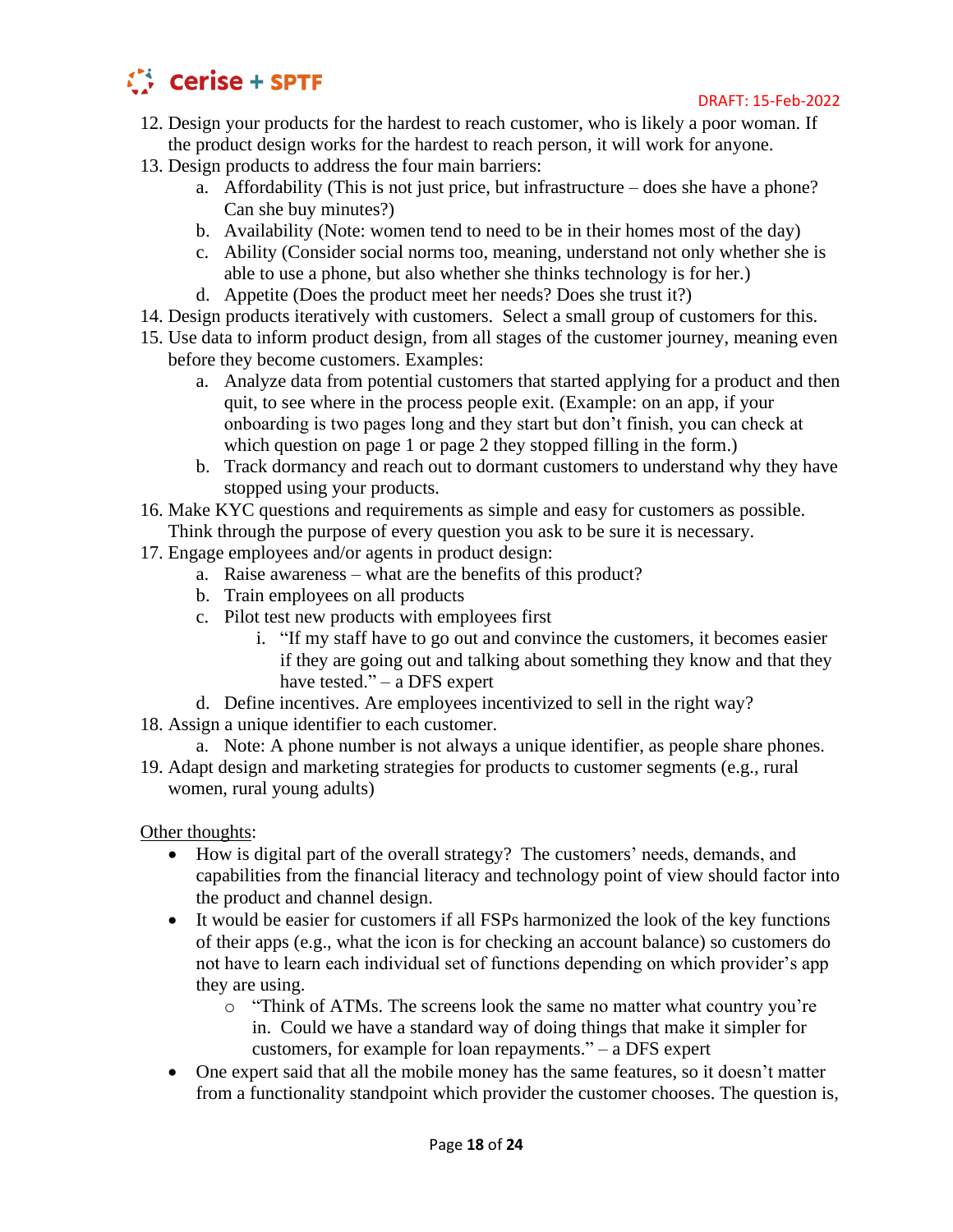

are you communicating well with her? Does she understand how to use the product and how it relates to her needs?

## **/12/ Responsible Pricing**:

- 1. Do not pass on the early costs to customers. The FSP has to invest in capital expenditure as if it is starting a new business and amortize the investment accordingly. Poor customers cannot and should not subsidize this investment. Some tips:
	- Launch new partnership with venture capital or other entities to share the upfront costs so you don't pass it onto customers.
	- The board enables experimentation and manages risks with product design. For example, it sets aside a percentage of money as risk capital and does not hold that to the same risk standards. Its attitude would be, "Let's invest in learning more and building our confidence in these newer models."
	- Take advantage of open source software for requisite updates to their IT systems. One example is Mifos for core banking.
- 2. Board and management create a pricing strategy and review it regularly [X frequency].
- 3. Communicate the annual percentage rate (APR) and all fees.
- 4. Disclose penalties up front, at the time the customer is taking out a loan. It is not ok to wait until the customer will be charged, and then disclose it.
- 5. Eliminate punitive fees. Have a single price for a product, and do not charge anything else.
- 6. When a customer defaults, do not charge compounding interest or late fees. The penalty for default is losing the ability to access loans on the platform.
- 7. Do not have a minimum balance requirement for a savings account.
- 8. Do not charge fees for overdraft.
	- Use technology to identify when an account balance is not sufficient for a transaction and then deny the transaction rather than allowing overdraft. OR
	- Have in place a system to allow for overdraft up to a small modest amount, and to notify the customer in real time when s/he has an overdraft.
- 9. Clearly state the consequences of not paying.
	- a. Examples: seize collateral, refuse a new loan, report to credit bureau
- 10. Reduce prices for customers who have a demonstrated record of on-time payment.
- 11. The algorithm should get more effective over time, leading to better ability by the FSP to price appropriately given actual customer risk and repayment probability
	- a. "The best practice should be that pricing is not uniform across the board. It's calibrated to that person's risk level." -a DFS expert
- 12. For loans, the interest rate and repayment schedule should never be such that the customer ends up paying more in interest than s/he received in loan capital.
- 13. Cross-subsidize, using funds earned from higher-end customers to serve lower-end customers at affordable prices.
- 14. Do not use revenue earned from good customers to subsidize the costs of customers who default.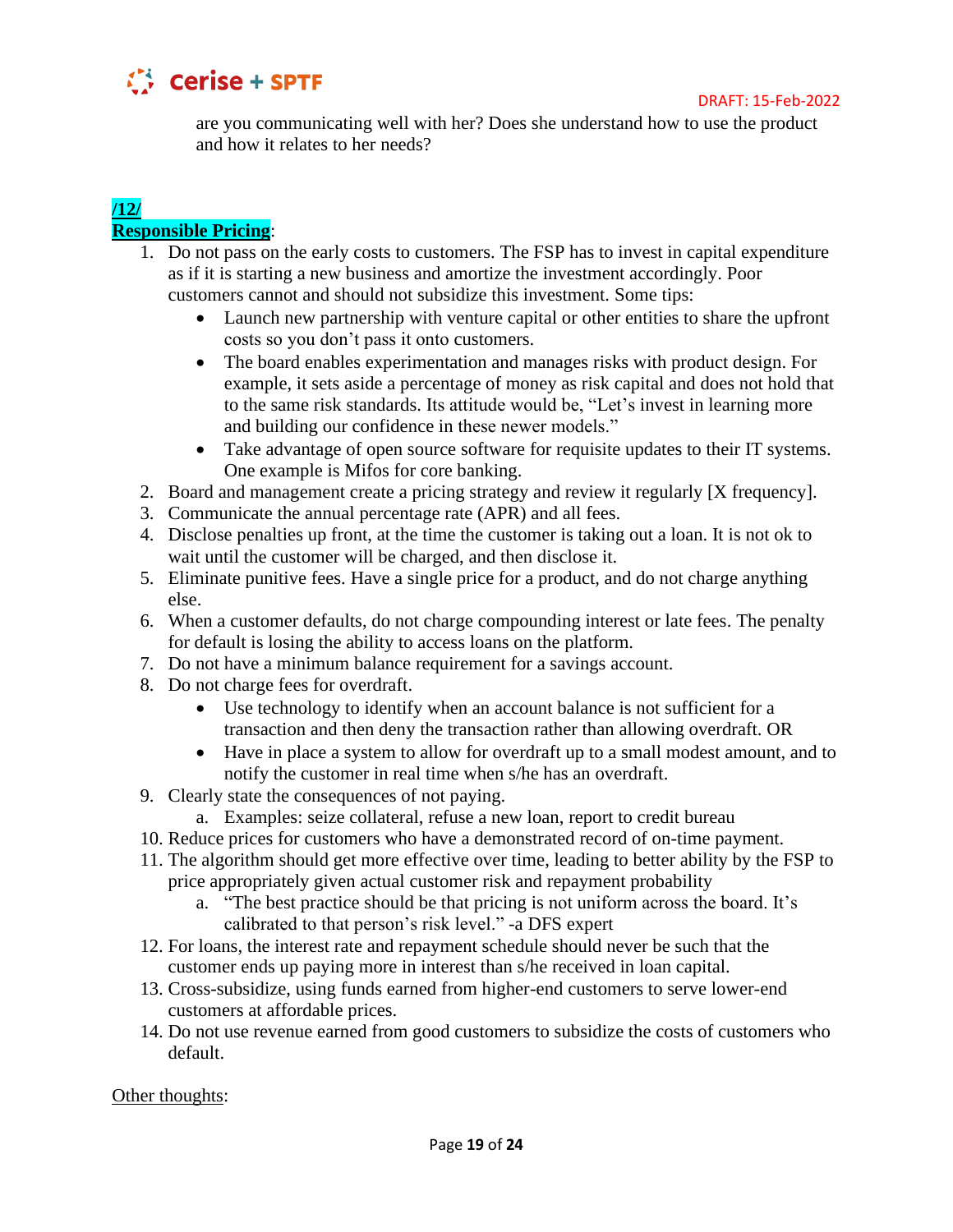

- Even if the financial product is affordable, it is possible that other costs might be exorbitantly expensive, like the price of mobile internet.
- "DFS is exorbitantly costly...I have not seen prices go down. If customers are willing to pay because of the quick access, we should let the market forces work on it." -a DFS expert
- There is a balance between affordability and convenience to the customer. Often something more convenient is also more expensive.
- Generally, interviewees are not in favor of price caps.
- Much of what is in the original Universal Standards document likely still applies. For example, it says to define "responsible" pricing according to what costs you incur and what level of profit you seek (e.g., avoid passing on the cost of inefficiencies, avoid charging too much just so you can pay investors high dividends); do not rely solely on benchmarking.

## **/13/ Transparency**

- 1. Write agreements that customers have to review/sign in the local language.
	- Idea: Have someone from customer services write the contract, not a lawyer.
- 2. Decide what key facts need to be disclosed. Minimum to disclose up front for a loan: Loan amount, loan term, repayment frequency, total cost of credit, APR, penalty fees.
- 3. In addition to the agreement, develop clear messaging, in local languages, to use to disclose key facts again in a quick and accessible manner. Some tips:
	- Do this via multiple channels, such as SMS, IVR, a call center, and a poster
	- Have diverse touch points with customers and give them information at each of those times. Move away from the mentality of giving customers all the information at the time of contract signing, and then the FSP never has to give information again.
- 4. Have a different system for how many messages with key information you send to first time users, vs to those who have used the same product multiple times. All should get the information, but first-time users should get more messages about it, and more repeat information.
- 5. For all messages, follow this guidance: make it small (bite sized) and engaging.
- 6. Every time a customer buys a credit product, communicate at least once, clearly, about the importance of repaying on time and the consequences of default.
- 7. Collect information about the digital channels to which your customers have access, so you know through which channels you can share information.
- 8. Give customers an option to speak to a live person.
- 9. Use an IVR chatbot to respond to customer questions. It must use local languages. The call must be free.
- 10. Do a spot check on a sample of customers to test whether customers understand key elements of the terms and conditions. If not, improve disclosure processes. Some tips:
	- Can be done via call center or SMS survey or by the internal audit team
	- Weight the sample heavily toward those who recently started using a product
- 11. Design digital interfaces to be simple and visual, promoting use even by those who are not digitally literate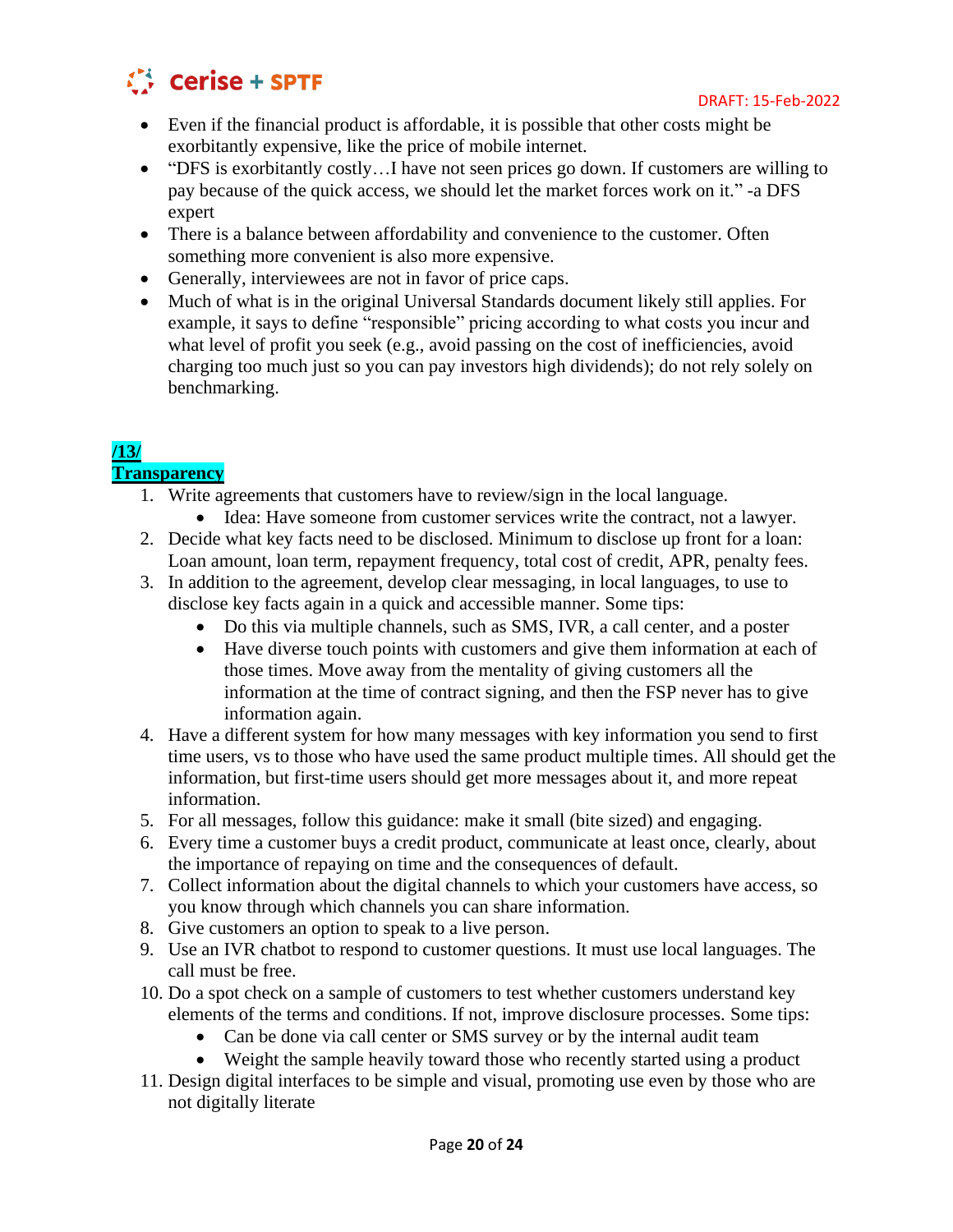

- 12. Provide customers with a receipt of digital payment from both the partner and the FSP.
	- Example: If a customer uses a mobile wallet to pay a loan installment, the MNO will send an SMS that says you paid X and here's the balance in your mobile wallet, but the FSP also needs to send a second SMS to say we've received a payment and your loan balance is now X.
- 13. Every time the customer conducts a digital transaction, the customer should receive a digital receipt/confirmation message and the credit officer (or equivalent) should receive the same transaction confirmation message on his/her device.
- 14. [NB: This is a repeat standard from fair and respectful treatment of clients] In general, FSPs should offer customers the possibility of talking to a human at minimum in three contexts: explaining new product, answering questions, helping with complaints
- 15. Ask customers how they get information. Then deliver information through those channels. Segment the answers by customer type.
	- Example: One FSP noted that its urban customers are more likely to say they get information from tv or radio, whereas rural customers are more likely to get information by word of mouth.

- Many of the ideas in the original Universal Standards manual also apply in a digital context. Examples: use simple language; use local languages; make opt in/out options clear.
- There is a tension in DFS coming from the fact that customers should understand all the terms and conditions, but all they want to do is scroll and accept, and many DFS providers make it very easy to scroll and accept.
- Some feature phones have a maximum amount of SMS messages they can store, and if customers do not delete old messages, the inbox fills and customers can't receive new SMS messages. This would inhibit transparency via sending SMS.
- IPA research showed, "Extra or unclear fees and charges were experienced by consumers across the different DFS products and channels. This signals there may be common challenges of extra or hidden fees, and/or consumers not understanding fully the terms of the products they use in DFS."
- Consider having two sets of transparency ideas: one for customers on feature phones and ones with Smart phones.
- Do not rely on check boxes. People will go through and check every box.

## ADDITIONAL DISCUSSION TOPICS

## **Financial inclusion of those who struggle to use technology**:

SPTF is concerned that technology can lead to a digital divide, where those who have access to an electronic device and are both literate and numerate stand to benefit enormously from DFS, but those who do not have unrestricted access to a device, and/or who are illiterate and/or innumerate, may be excluded. How do we avoid this? Some thoughts from interviewees:

• This problem isn't as big as we might fear. People adapt, and people live in communities where those who can't use DFS themselves can get help from family members or neighbors. One FSP in Africa said 65% of women in rural areas in the country are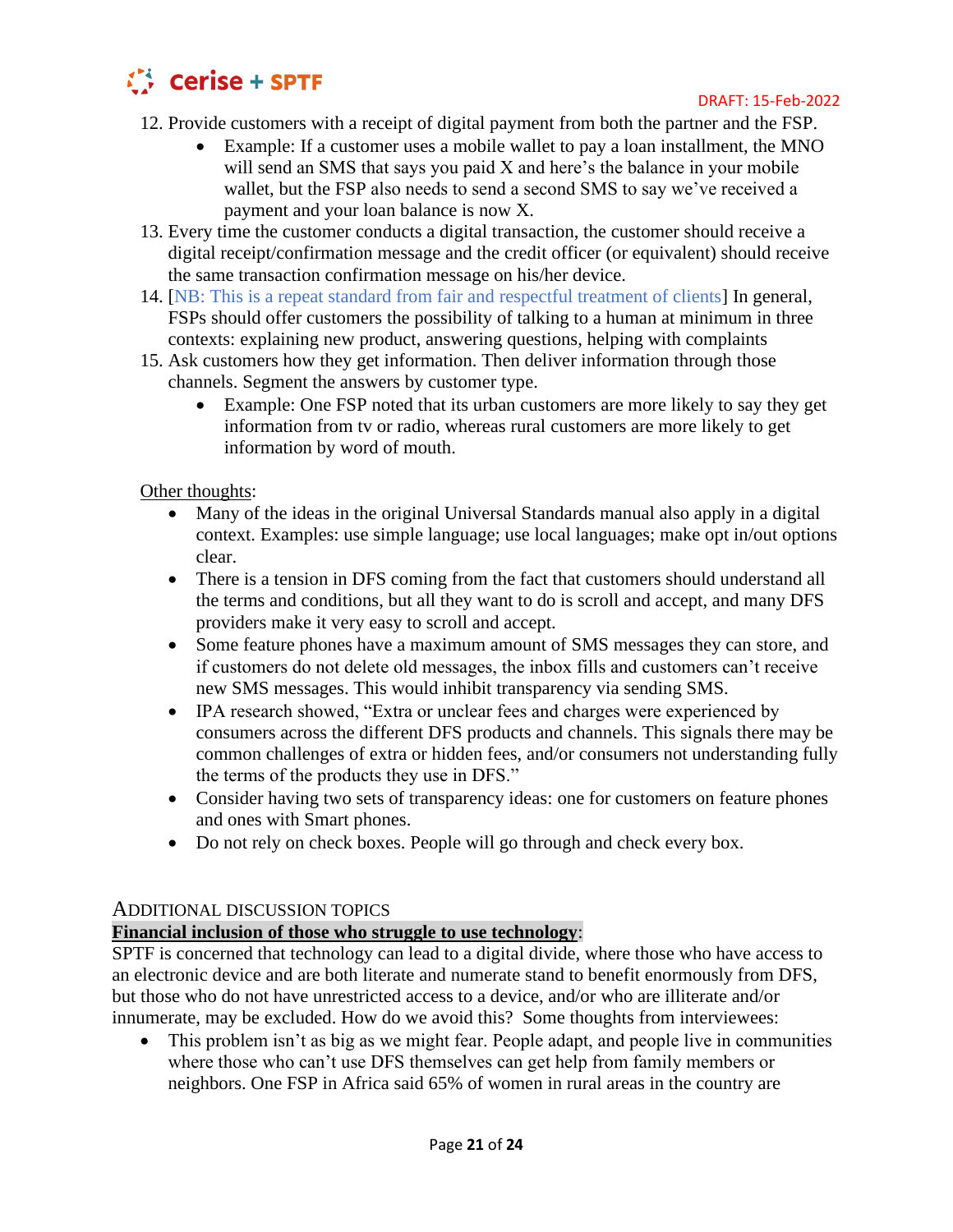

illiterate and don't know how to use a mobile phone, but they can all make it work by relying on family members to help with mobile transactions.

- The FSP can and should offer financial education, including technology training, to customers so they learn how to use Smart devices
- Design interfaces to be easily understood by customers: use local language, limit the amount of text per screen, use icons of images that are familiar to the target population
- One FSP said: "In this part of the world, as much as we'd want 100% of our customers to access through the new phone, the actual availability…can be an issue. It can be that the customer doesn't have the right type of phone to have the application running. It can be that your customers are keen to move on to the new product but they don't have the right type of resources or the right gadget."

## **Responsible treatment of employees and DFS**

Experts shared a wide array of thoughts about employees, some related to managing digital transformation, and some related to human resources in a digital context on an ongoing basis.

- Quotes from various interviewees regarding challenges during digitization:
	- o "The idea of risk models in most MFIs very stuck in the older model than in how things ought to be. It's important to help the risk and compliance officers come along in the digital journey."
	- $\circ$  "The main thing that comes to my mind that the FSPs themselves are pretty immature and ignorant with regards to anything digital. This applies not only to the smaller MFIs but also quite larger groups…In terms of solutions based on that, it's a lot about education. For the providers, their level is quite appalling in terms of their understanding of IT security."
	- o "We didn't have the technical expertise to translate things from the raw ideas of what we want to do to what actually needs to happen."
- This person mentioned workplace diversity as a component of DFS success: "If you want to design products for different types of people, you want a diverse workforce. A more balanced workforce is really important."
- This person tied higher over-indebtedness due to easy access to digital credit to higher employees stress: "Burnout - really hard for customer services agents to deal with what they have to hear. Money is emotional."

# **Interoperability**

A starting premise is that interoperability is a digital right. Some experts suggest that individual FSP can play a role in moving the sector toward interoperability.

- "What can an FSP do? If it's a small cooperative, you have to be real and say they have no power to make interoperability happen. But if it's an MNO or a bank, I'd argue that they have tremendous power to push forward interoperability." – a DFS expert
- FSPs can initiate and/or participate in industry-level interoperability initiatives around sharing customer data for credit checks.
- Advocate for all FSPs of any legal structure to be connected to any new digital infrastructure that a country is putting into place.
- Advocate for interoperable structures to be governed by the participants (the FSPs).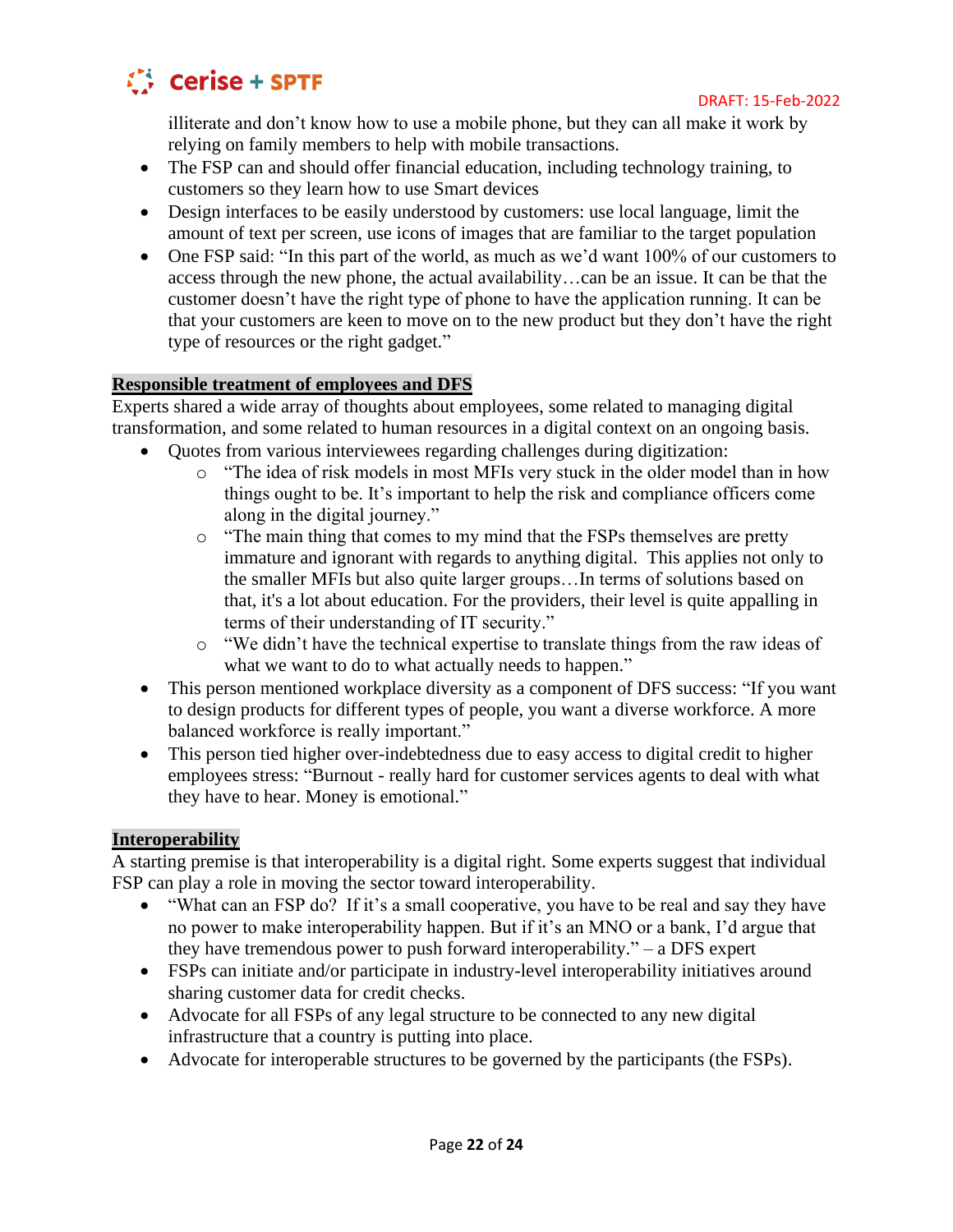

- $\circ$  "What are the rules of it? How is settlement going to happen? What are going to be the fees? The participants and the regulators should have a role in that." -a DFS expert
- Case study: Myanmar, where MFIs had been excluded from the design of the credit bureau, the MFIs formed their own initiative to share data in a way that is interoperable so all members can do credit checks.

## **The role for country- or region-wide actors**

Several interviewees reflected on work that would be best done at a country or regional level.

- "Maybe there's a missing middle. How do you get all the banks together in a room to talk about harmonization? What is the first step? Do you need to have data to say there are real inefficiencies when we ask customers to learn totally different systems to use different digital services?"
- "Do we all agree that we should make it easier for people to transact? Can you come up with five practices that we're all doing the same anyway? The process of facilitating conversation among people who are doing this is under discussed as a skill in and of itself."
- "At a market level across providers you can absolutely do benchmarking [of complaints] data] across providers."
- Some operators are expected to follow the customer protection practices and some are not. An important message to communicate to regulators is the need for a level playing field.
- Envision a broad financial literacy campaign supported by a donor.

## **The importance of governance**

- Regulation is a flawed lever to change behavior in this sector because technology evolves faster than regulation. Regulation follows innovation. An interviewee noted, "The first cars didn't have seatbelts."
- The most immediate sources of influence are investors and the board of directors.
- An interviewee recommends, "Need to put people in management and boards who have the best interests of the customers and are ideally *like* them in some way."
- For responsible DFS standards to be implemented, we have to build commitment to selfregulation.

# **Customer trust**

- Many experts mentioned that if providers of DFS do not build and maintain the trust of their customers, particularly those who have been financially excluded and are using both formal finance and digital services for the first time, then DFS will fail. Some quotes:
	- o "There is an urgent need for proactive measures that maintain customers' trust in DFS and ensure positive outcomes."
	- o "High confidence will lead to high usage."
- People who try DFS and have a bad experience will be more reluctant to try it again.

## **Prioritization within standards development work**

• Research and experience have revealed many consumer protection risks linked to the provision of digital financial services. Given how varied and complex the problem is,